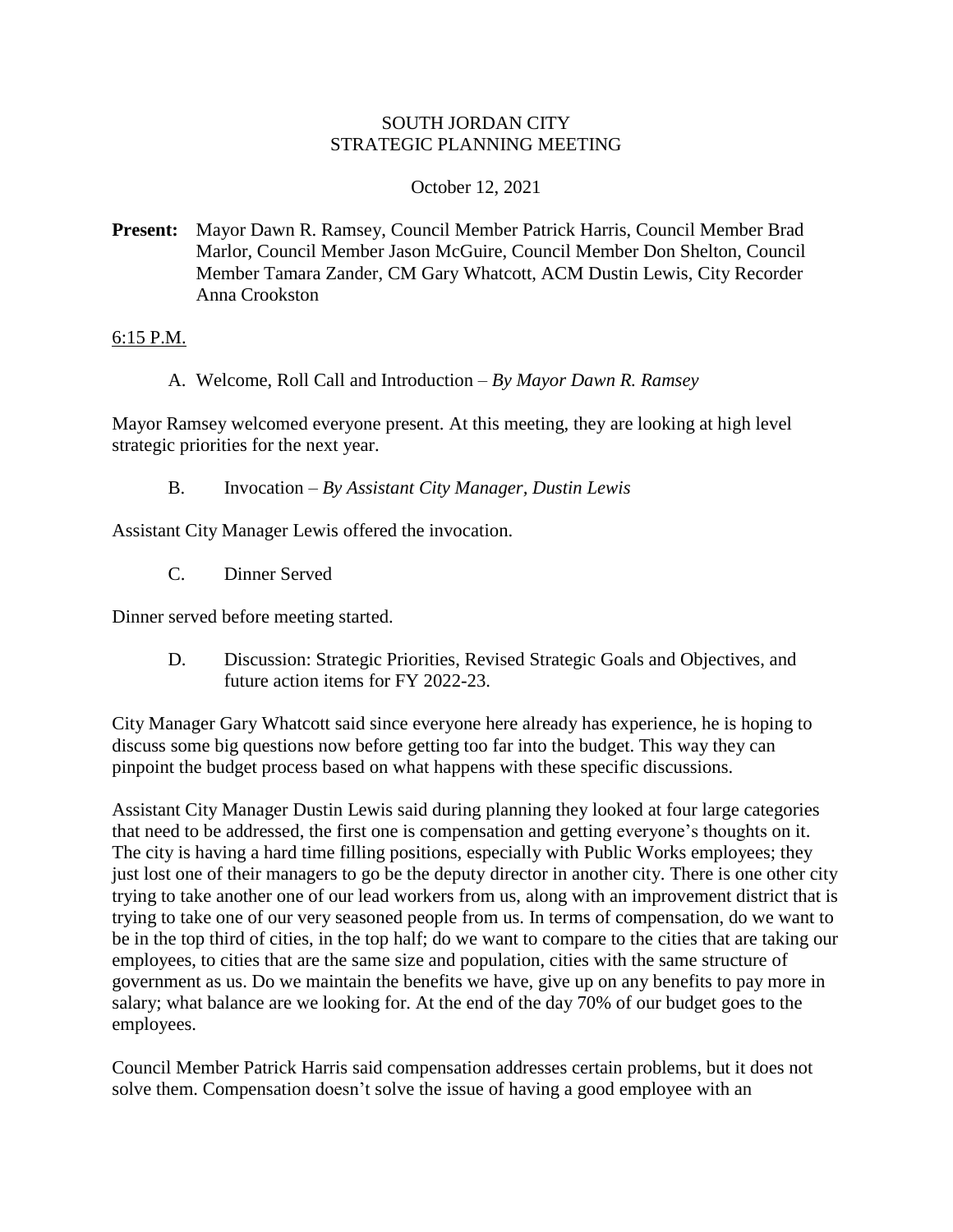opportunity in another company for a higher position we don't have. An increase in pay doesn't really solve that problem and we need to understand that there are lots of opportunities for good employees out there, just bumping up someone's pay isn't enough when they want that higher level position; we can't have unlimited managerial positions. What bothers him is when one of our employees takes a lateral move, from South Jordan to somewhere else, to make more money.

ACM Lewis said this is the issue they're having with Public Works right now, the other places are paying \$1.00 to \$1.50 an hour more and our maintenance workers are going to places like West Jordan to do the same job for higher pay. This is why we had to raise the salaries of police officers, too many were making that lateral move.

CM Whatcott said our philosophy up to this point has just been to be average. We've picked certain cities to compare to, mostly that was based on them having similar job titles. We haven't gone as far to say we're going to be an average of the top 10 cities or a specific city; our average has been taken from cities lower, the same and higher than us and this has brought the average down. Our starting pay for a maintenance worker with Public Works is around \$18.00 an hour. Looking at the positions of Maintenance I, II, III, Lead, Manager, and then the directors above that, if you just bump the bottom up you end up with a smaller gap between the level III worker and the Lead; you have to raise that one up and it just keeps moving up. We can't just fix the bottom without going through the whole system. Over the years we've been following that average, but with jobs that aren't balanced we've adjusted those and tried to adjust internally and make them work. We're in a different place now because of city size and the job market changes over the last two years, we are now competing with entry level jobs. To try and get skilled labor to come and work for us at \$18.00 an hour isn't happening. For a long time, what kept people in government was solid retirement, great benefit packages; those things overcompensated for taking less in pay because the security was valued higher. Some of that is still there, however the retirement packages are less, most cities have higher deductible insurance plans whereas South Jordan still has a choice. Workers today don't comprehend the idea of working somewhere 30+ years to get retirement benefits, they really aren't seeing past five years in the future.

Council Member Shelton asked if you can opt out of the benefits with the city.

CM Whatcott said no, you cannot opt out of the retirement benefits.

Council Member Zander asked if we could change the terms for new entry people.

CM Whatcott said most new people are choosing the high deductible plans anyways. We recently had a 19 year employee leave us to go to Riverton for an Assistant Director position with their Public Works Department which made sense as a career move. Our staff is still fairly young, so the opportunities for upward mobility are fairly limited. What's going to give us more mobility is community growth and having more jobs, however there will still be only one director. Should we try to compete at a little higher level instead of taking the average, should we be selective about the communities we choose to work against.

Council Member Zander asked what cities are scouting our employees. She feels like our staff is better trained than other cities, they are treated better, so of course they are targets.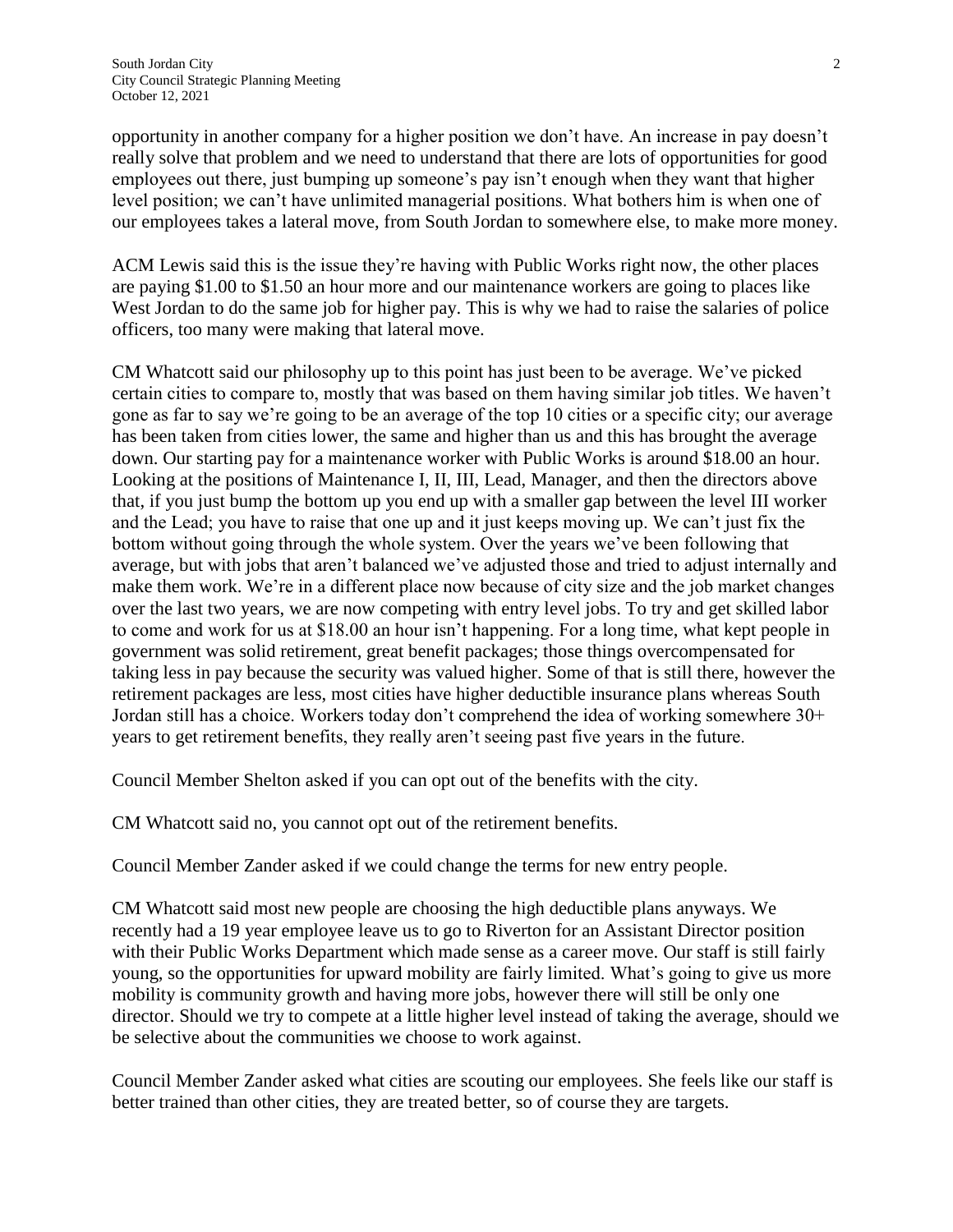CM Gary Whatcott said Midvale has had a lot of turnover and everyone is stealing the tenured employees.

ACM Dustin Lewis said our neighboring cities like Draper, Sandy, West Jordan, Riverton, Herriman, Murray do it the most. We lost an Associate Director that went to Midvale and became the Director, he reached back and stole one of our good people to be his Associate. Now, because they know our people, they are taking the laterals to fill their maintenance positions.

Council Member Brad Marlor said most companies are saying they are desperate for anyone to hire. They keep raising their pay and this all boils down to competition. We have to be willing to compete to keep employees. Everybody else is doing it and either we push back and compete or we're going to lose good employees.

Council Member Jason McGuire asked how we keep from just having bidding wars, because we upped our pay for our police and then other cities did too; we can't just be upping the price.

Council Member Marlor said the inflation rate this year was around 4.72%, that's going to be the rate for 2021. When we started years ago the city was losing police officers, the council wasn't willing to raise their pay so we were training them and they were leaving.

ACM Lewis asked where we want to be in that competition.

Council Member Marlor said we should be in the top third.

Council Member Zander asked where we are with the police pay.

CM Whatcott said South Salt Lake and Sandy just went \$1.00 more than us with their police pay, but we are in the top 5 in Salt Lake County.

ACM Lewis said Salt Lake City has come out and said they will always be the top payer, so their employees love seeing a city like Sandy jump ahead of them because they know they'll be matched.

CM Whatcott said it all depends on if the culture is right here. Nobody around us has better equipment, we have a good fleet, give people the right tools to do their jobs. We have seven openings in Maintenance, but the current employees have said many people don't realize what a good thing we have here including the support from your administration, the kind of equipment we have, newer facilities. We are a newer city and we have newer stuff, better conditions, but our population base is also better than some of the surrounding areas. When all of that is factored in, the current employees agree it's not worth one to two dollars an hour to leave. If new employees see this and realize how good the environment and culture is here, they aren't going to jump ship for a dollar or two; however, if it's more than a couple dollars difference that starts to look more enticing. If we can change our mindset and think of where we are today, a bigger and larger organization than ever before, and stay in that top five, it's a better spot for us. This mindset has to be citywide though, or we're in trouble.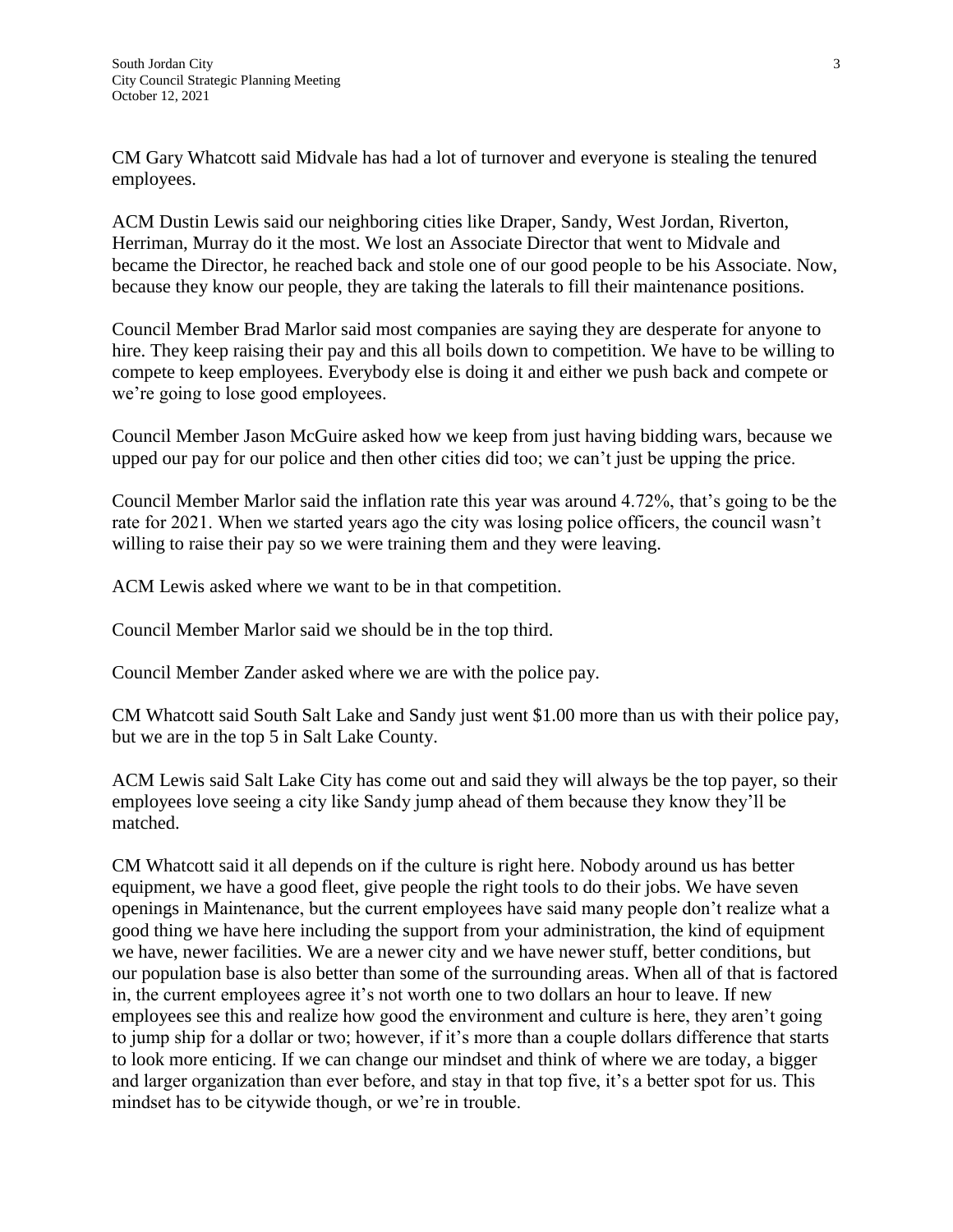Council Member Shelton asked if we should then be in the top five of Salt Lake County, across the board.

Mayor Ramsey said when it comes to our size of city in Salt Lake County there is Salt Lake, West Jordan, West Valley, Sandy and us. Millcreek is still smaller than us, Taylorsville is also close but not as big.

CM Whatcott said we lose one here and there to places like Provo, but that instance was only because the employee lived down there. We also lost one up north to Ogden because they moved up there. We can't prevent those situations, but right here where we are, he thinks we are in a good spot.

Council Member Zander asked how we are in relation to our Public Works.

ACM Lewis said we are down towards the bottom fourth probably when it comes to our maintenance workers.

CM Whatcott said in relation to Salt Lake County we are on the lower end, but we are average when compared to similar cities. Overall, we are in the middle but we also use non-Salt Lake County cities in our average like Layton and Orem, since they are similar in size.

Council Member Shelton feels we should be averaging against our neighbors and those that are taking our employees.

CM Whatcott said we just spent \$1.4 million on one department, one time, and we have to fix that because we don't have ongoing revenue for that. We have 500 employees citywide, that means we are now talking about \$4 million or more dollars.

Council Member Marlor said the problem with not compensating the lower level employees is that if we keep losing them we never get any tenured employees, which costs us more down the road.

CM Whatcott mentioned our Parks Department. If you average the salaries there they are probably the lowest because every time they move up they slide over and take a lateral and move across. We can't grow internally, like was mentioned previously, because no one will stay; they get three to four years of experience and then leave because we are so far below the surrounding areas on pay. Parks employees also get tired of mowing the grass, so when there's a maintenance worker in water or the streets they move over, even though all our maintenance workers make the same range of pay across departments. For the first time this year we started adding water districts to our average calculations because they are taking our people, and those districts typically pay more. He's worried about this in our Water Department because everyone will want to migrate to water since it pays more. In some ways it's good for Public Works Director Jason Rasmussen to have everyone on these equal platforms because if he needs to make moves he can do that without costing the city a lot of money, but externally water departments tend to pay a little higher than streets, parks or sanitation workers. Working in the water department is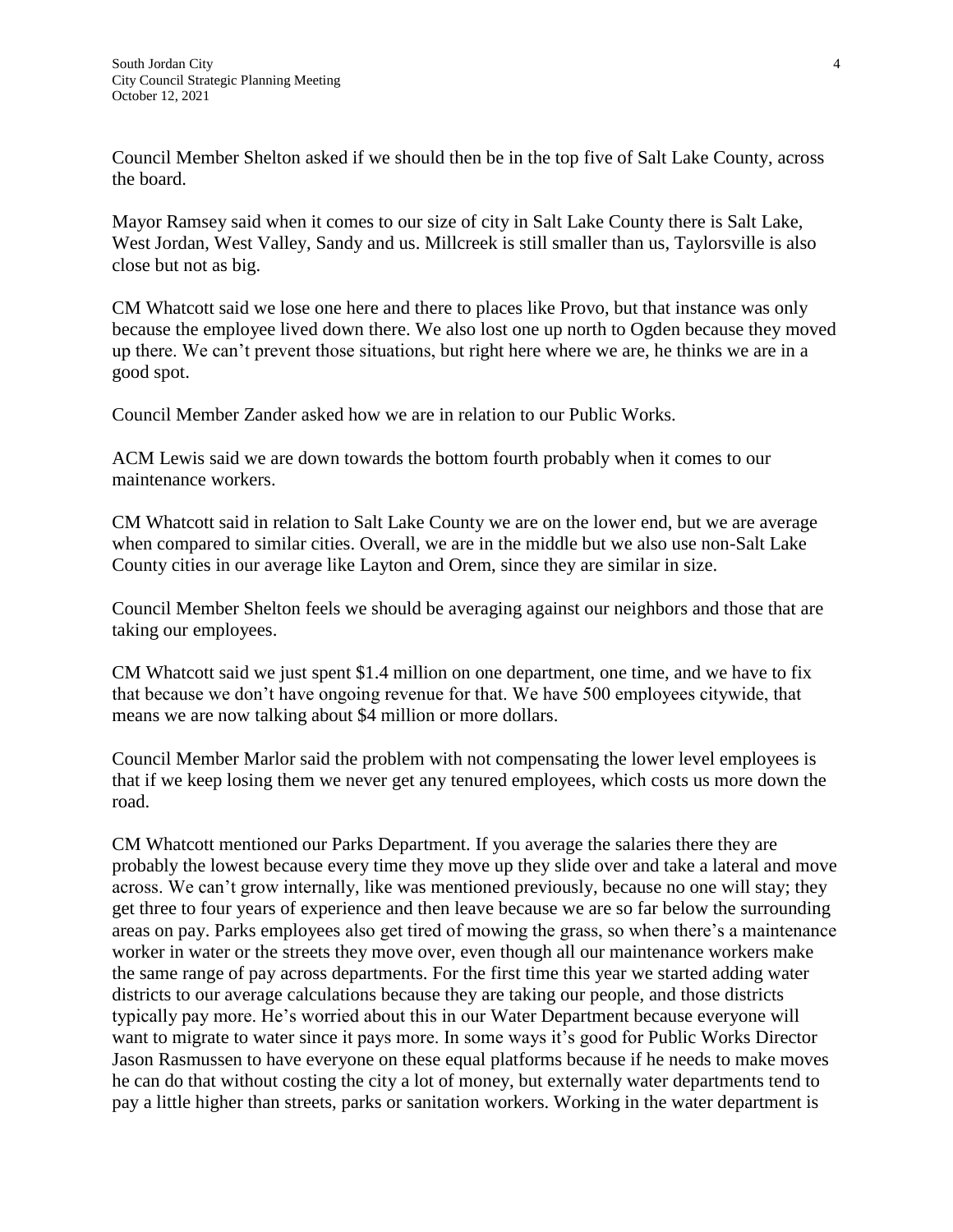actually harder and more complicated because there are a lot of certifications required, the water goes to the public and there is more skill required.

ACM Lewis said we have the same challenges in other areas as well. For example, we can't come close to competing with the private sector with IT jobs, and we probably never will. We need to find the right fit candidates who want to be a part of our organization

CM Whatcott said we had an Electrician job open for nine months and the person finally came from Salt Lake City. The right person finally saw the job announcement and didn't feel it was worth commuting out there anymore when they live here. He was willing to take less to come and be closer to home, be away from an environment that he didn't love.

ACM Lewis has had employees from other cities reach out to him and ask what we have available because they want to work here. The problem is, when they find out the jobs available and the pay they are no longer interested because they don't want to take a pay cut. They wanted to come here, but we can't match what they are already making.

Mayor Ramsey said people can't afford to take a pay cut these days and they don't have to, there are jobs everywhere.

Council Member Harris said everyone is having these conversations about losing employees. The companies and cities that don't get this right will lose employees and have a tough time refilling those positions.

CM Whatcott said the cost of turnover is real, the retraining process and downtime. We have seven maintenance workers, four street workers are gone; that means that what those four people were doing isn't getting done. All summer we've had four vacancies, that means twice as long to respond to a pothole complaint; all the ramifications come down to service, we are not providing the same level of service as when we are full. Every new hire has bad habits and other things we need to retrain, which leads to unproductive time that costs more money. He understands employees leaving for a promotion, but when we lose them just because we aren't competitive it's a different story.

Council Member Marlor said we know what the situation is, so how do we deal with it.

CM Whatcott asked if we're going to compare ourselves to the right group.

Council Member Shelton asked if we feel Salt Lake County is the right comparison.

Council Member McGuire and CM Whatcott agreed that we should be comparing to cities in Salt Lake County.

ACM Lewis said we don't lose too many to Davis County. We lose very few to Utah County but that's usually for a real reason, like being closer to family.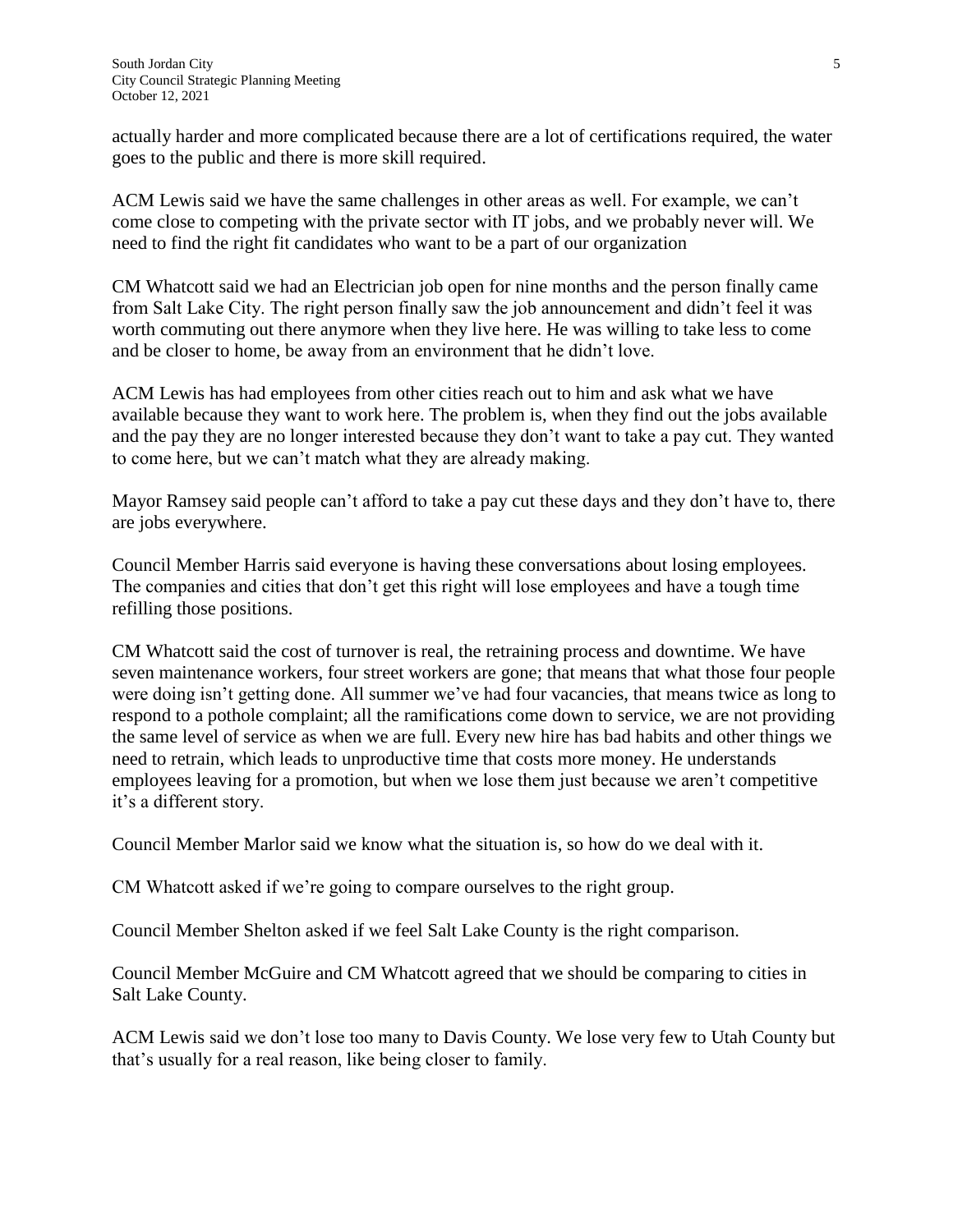Mayor Ramsey said times have changed and Salt Lake County is who we need to compare ourselves against, rather than sister cities like Layton and Orem who might be the same size.

ACM Lewis said we haven't lost anyone to Layton in a long time, but they're a match because they are the same form of government with the same population and demographic; however, they are not our competition.

CM Whatcott said Layton also typically pays less.

ACM Lewis said we want to be in the top five, which is also the top third.

CM Whatcott said we are already there with Police and Fire, and a few other jobs of ours are competitive.

ACM Lewis said our Finance jobs are close to that range already.

Mayor Ramsey said Bluffdale told her again that they are still trying to get our CFO, Sunil Naidu. She has told them to leave him alone, but they are still trying and vocal about it.

Council Member Shelton asked if these compensation changes will end up being \$3 to \$4 million extra per year.

CM Whatcott said he doesn't have the exact amount, but the amount would be in that range. As we prepare our budget we are also left with waiting for what happens with the legislature. We are hoping the taxing structure doesn't modify because that could be dangerous, but if it did, all the cities would be in the same boat.

Council Member Marlor said the legislature doesn't care because if it changes they'll just raise taxes, they just want us to raise them instead.

Mayor Ramsey was presenting a panel to the Bigger Kansas City Chamber who brought about 170 people to Salt Lake for an exchange. There was a member of our House on there and someone in the audience asked a question and went through the taxes that we have in Utah; the audience member commented that for a fairly red state we have a lot of taxes. The representative agreed and said he believes the income tax is too high and that we are looking at dropping it from 4.95% to 4.75% this next session. There would be a decrease in that tax from the state while every city is clamoring to keep their heads above water and she thinks we are going to see all our cities have no choice but to raise property taxes.

CM Whatcott has spoken to his counterparts in the southern parts of Salt Lake County, everyone made that police raise with one time money. Salt Lake did that very strategically, they kept it under wraps and waited until the very end when everyone had passed a budget, and then they popped out their number. No one had time to react in the normal budget process and everyone reacted with one time money. He has heard people are using ARPA, however that isn't what it was for; some used savings and that will have to be made up next year. He thinks everyone bordering us will have to raise taxes for that police raise anyways.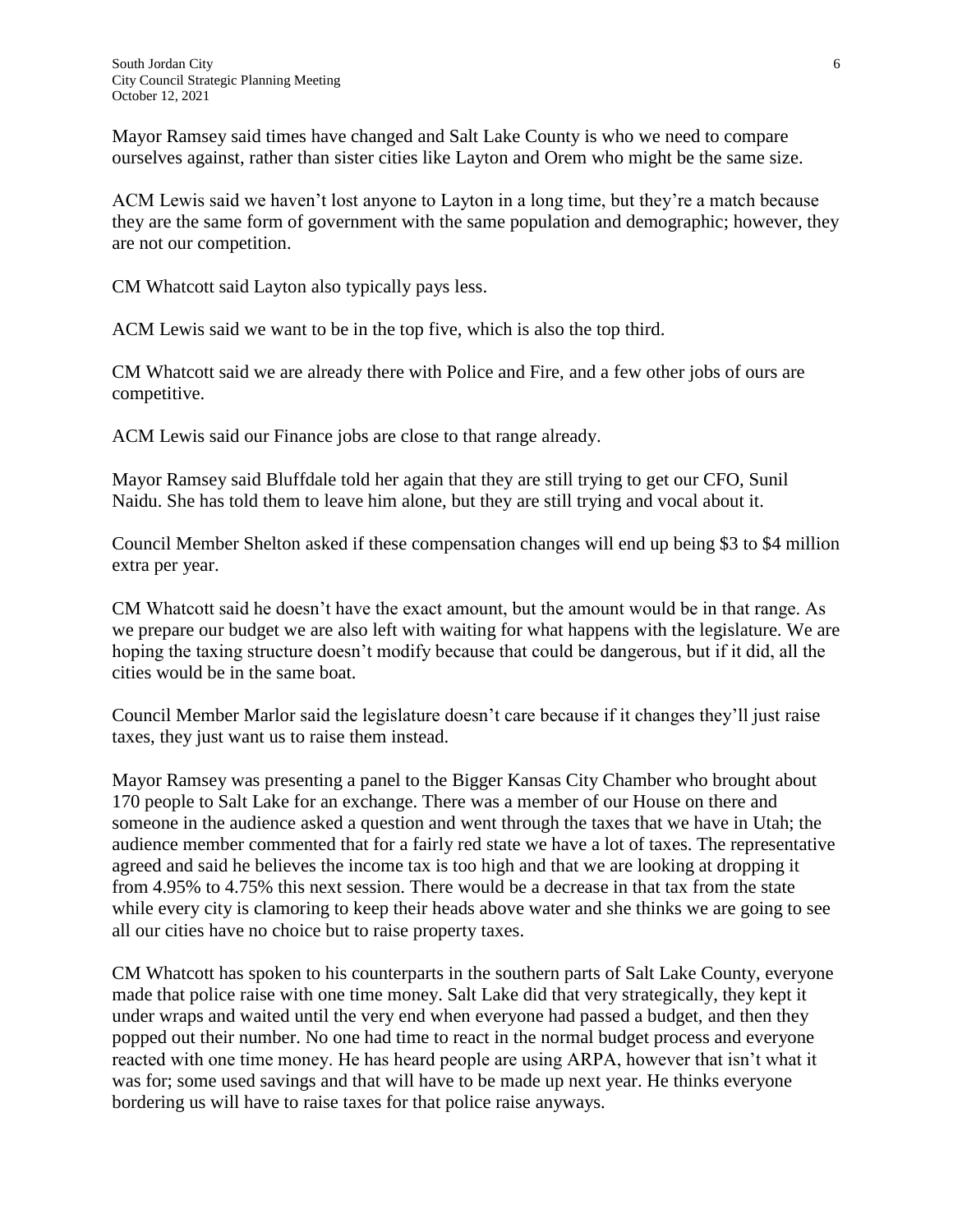ACM Lewis asked what everyone wants their tax philosophy to be. We did the tax increase back in 2007, we did one in 2017 for the building; we haven't ever really captured incremental change along the way. Do we want to continue to do it in big jumps so this next year we take a big jump and then don't do anything for a while. Do we take a moderate jump and then every year do Truth in Taxation to capture the increase. Do we want to consider implementing fees as neighboring cities have a public safety fee, a monthly parks fee; how do we want to generate those revenues.

Mayor Ramsey said West Valley does a Truth in Taxation every year, Ogden City hasn't had a Truth in Taxation in 20 years and when they did theirs it was steep. Riverton prides themselves on not charging property taxes, but they charge fees. Herriman has a Parks fee, they charge fees along with their property tax. Politically, if it sits well with people they charge fees for everything, but they are still paying the same thing.

Council Member McGuire asked if they just charge fees, do they still have to go through the Truth in Taxation.

CM Whatcott said when Herriman and Riverton moved their Police Departments (PD) over, they were part of the new PD district that had its own separate mill levy, its own taxing authority. When they brought their police over they each created their own Police District that is separate from their General Fund tax. When they raised their fees for police, they raised the mill levy for the district. On your tax notice you would have the district for PD Herriman, its own mill levy, and then a number.

Council Member Marlor asked if that would be like ours where you see Salt Lake County, then public library.

CM Whatcott said yes, just another thing on the city's tax notice. However, as a city, they can say "here's your General Fund tax, it has no PD or Fire in it."

Mayor Ramsey said that way they don't have to raise the General Fund property tax to fund their Public Safety because it's separate.

CM Whatcott said they charge \$25 a month for parks in Herriman.

Mayor Ramsey said its \$21 a month in Highland for their road fees, there are several cities now charging road fees. It's still taxpayers paying the money, but it seems to be more palatable to people when they realize that it is specifically for something like streets or public safety. When the Jordan School District raised their property taxes two years ago they made no secret about it being 100% to pay teachers more because they were losing teachers. Lots of communities are going to fees instead of raising the property taxes in their general fund, they are just separating out the fees. People prefer to see how much they are paying for police, parks, etc., it is separated out and different from the General Fund.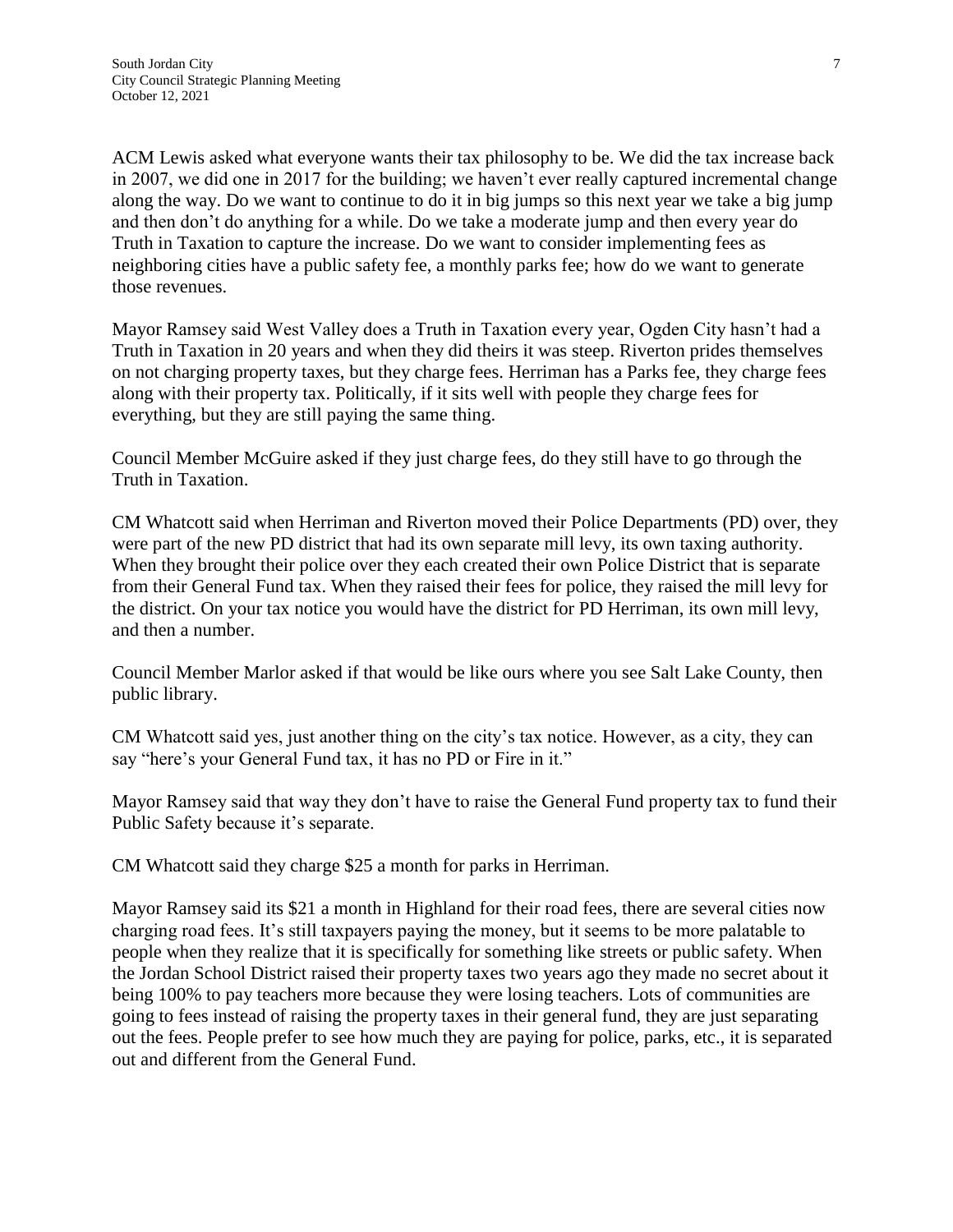CM Whatcott said when they raised taxes in 2017 the average property tax increase was \$11.85 per year, not a month. From that raise we generated \$500,000 in new funds, that's it.

Council Member Marlor said that is a drop in the bucket compared to what we're talking about with \$3 to \$4 million. To compete with other cities we also have to compete with their fees. We need to decide where we need the money and raise taxes along with any fees that are added, we will be able to say that our fees are in line with everyone else who are charging taxes and fees.

Mayor Ramsey likes the idea of pulling it out separate because it shows people where their money is going, rather than it going into a general fund. It is transparent to show what everyone is paying for each item, like Public Safety.

Council Member McGuire said that's what the Jordan School District had to do to get their loan passed. Their first time it was just a lump sum and everyone wanted to know where the money was going, so they had to itemize.

Council Member Shelton asked if we would have to do a Truth in Taxation to raise the amount for a Public Safety district, but we wouldn't if it's a fee.

CM Whatcott said no, it would show up on everyone's water bill as a fee.

Council Member Zander asked how that is accomplished.

CM Whatcott said the fee would be collected into the general fund.

Council Member Zander asked when Herriman added these fees.

CM Whatcott said the park fee has been there for a while, almost back to when they were incorporated.

ACM Lewis said when Midvale gave up their police and fire, they didn't lower their property tax; they kept it and then implemented new fees for their police and fire. Residents thought they were going to save money, but property taxes stayed the same and now they had new fees.

CM Whatcott said Taylorsville did what Herriman and Riverton have done, they created a district for their police and transferred the same amount the residents were paying to Unified Police Department (UPD) to themselves; they kept it at that level. Those residents didn't see much difference because on the bottom line of the property tax bill it's about the same amount, just instead of going to UPD it said Taylorsville Police District.

ACM Lewis said if the council wants to do this they can start to work on it and bring it back when they go through the budget process. They would go over what it would look like and how they would structure it, how much it would be; however, they need to know if that's the path they want to go down.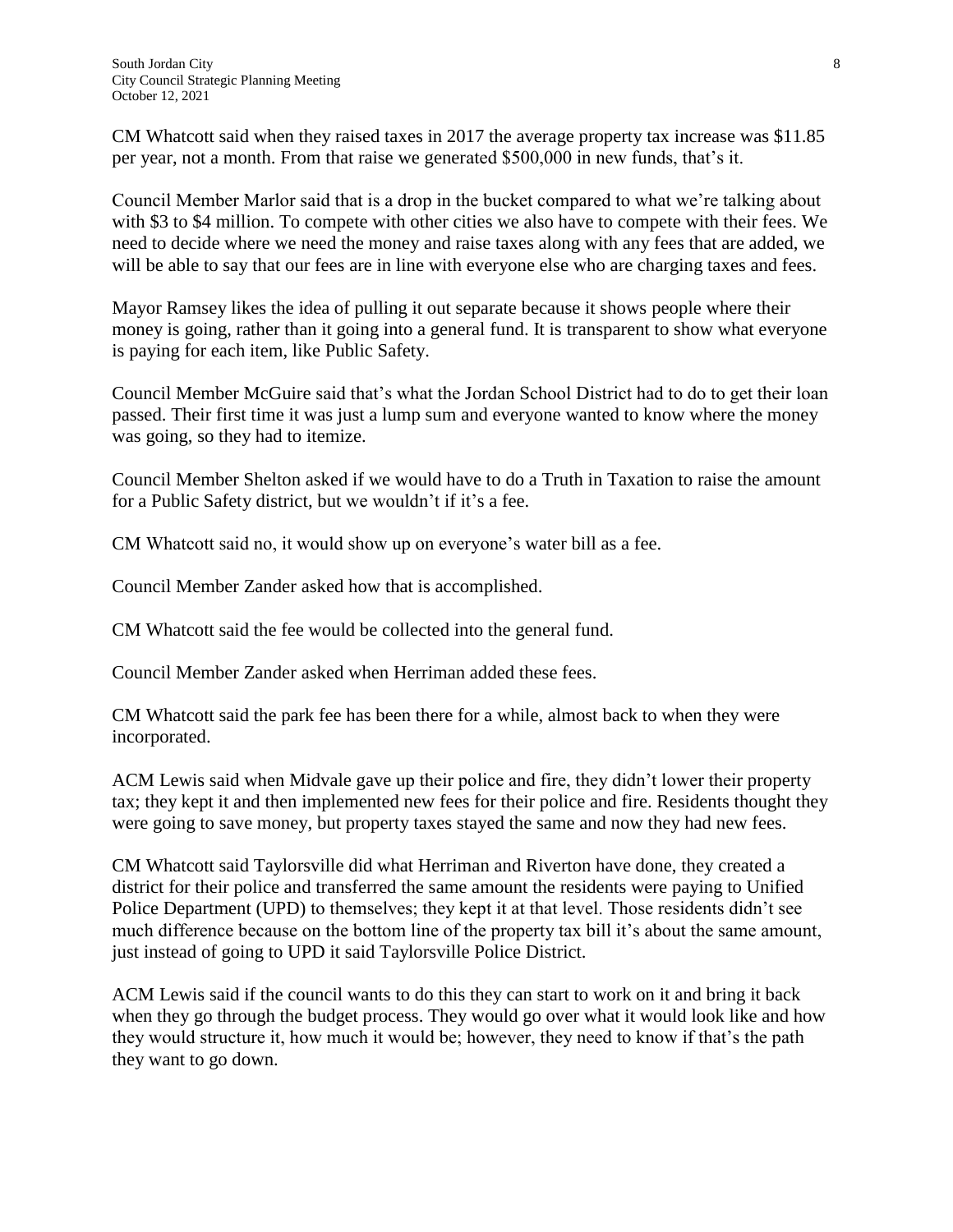Council Member Marlor has mentioned several times, year after year, that it would be easier for residents if we just held a Truth in Taxation hearing every year, even if we are holding the rate the same. We let the residents know where we are and tell them when we aren't raising, and what we're losing because of that.

CM Whatcott said even if we hold the rate flat, there is still an increase for the city.

Council Member Zander agrees with Council Member Marlor, but to go that route they would have to do a ton of educating the public.

Council Member Marlor said he has enough money that a small increase like the last one isn't going to hurt him, but if he's on a fixed income and suddenly taxes are raised and it will be \$100 per year (which is what many cities have done), people on fixed incomes will be hit very hard. It makes more sense to him that we let the public know we have to keep up with this and we can't let it go for 20+ years and then have a huge jump.

Council Member Zander asked if we're better off with a fee or holding our tax rate; either way they are going to pay more.

Council Member Marlor thinks that is a separate topic. He believes we need to segment this thing because it's another way we are competing with our sister cities.

Council Member Zander asked if we are going to do this with small tax increases or a fee based method like Herriman.

ACM Lewis said there are two parts, do we do the property tax in jumps, or are we consistent with it; Council Member Marlor is suggesting to be consistent with it. The second part is do we add fees, we could do a combination.

CM Whatcott said the tax raises would be less if we are raising fees as well.

Council Member Marlor said the salaries will probably have to be raised every year to compete, this is going to be warfare from now on. If we aren't competing we will lose.

Council Member Harris asked how much longer we have until most Baby Boomers retire.

ACM Lewis said we have about seven to eight years left.

CM Whatcott said in his mind, we aren't competing with elected officials in other communities who have tried to disguise the taxation issue by adding fees. We have been really forthright and honest the whole time by showing the mill levy and what people are buying with their taxes. In fact, in the last few years in the Focus articles we've written about this, we keep telling everyone their property taxes don't pay for police and fire. We aren't laying fees underneath to try and distract, we've been really candid, but other cities aren't being that open about it by putting fees in place and then being able to say they didn't raise taxes; they are still charging their residents more money.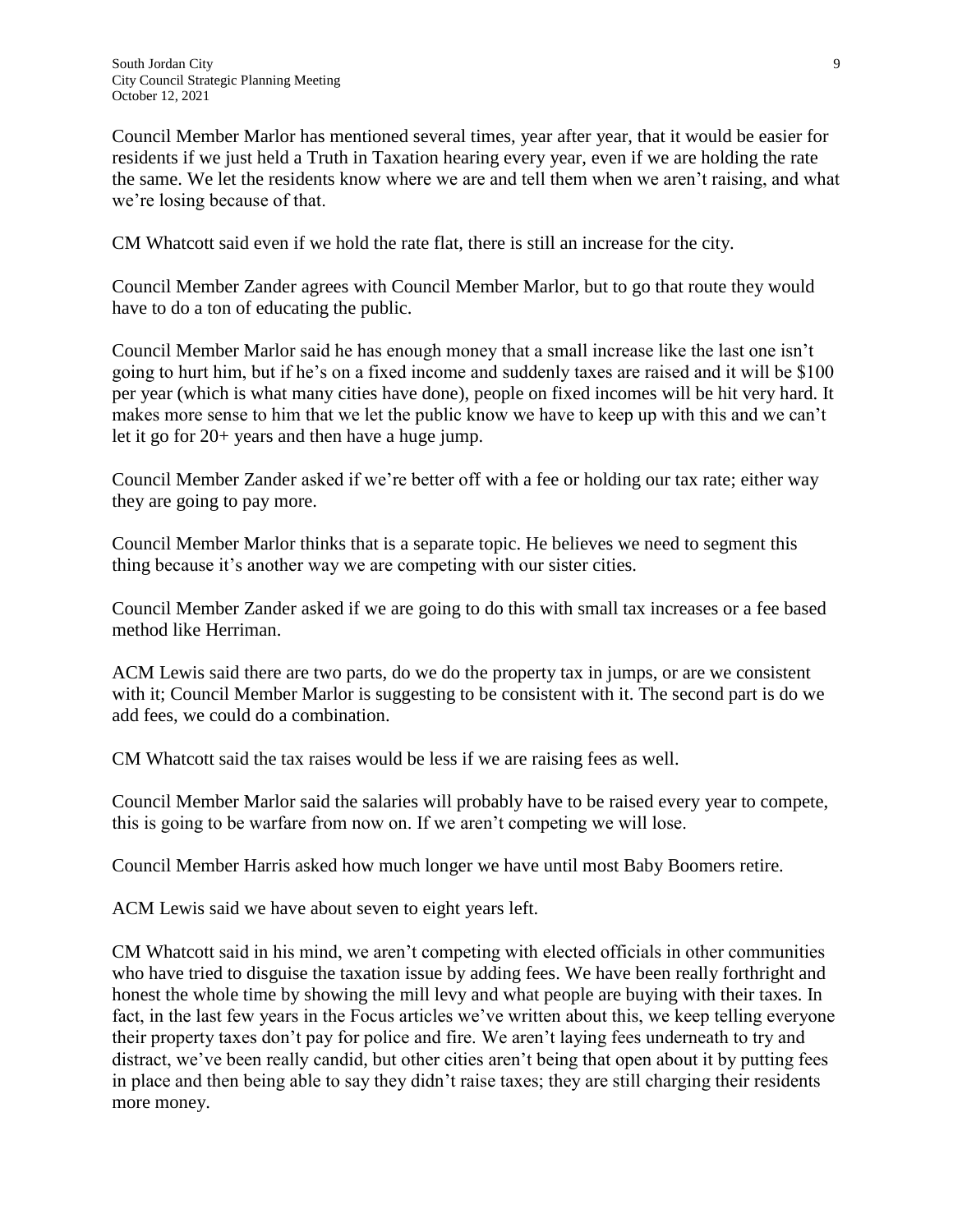Council Member McGuire asked if there is a Truth in Taxation type thing for fees. If not, it makes it more flexible to react to the situation. He doesn't like the idea of fees, but it seems like it is a tool that would allow us to react better.

Mayor Ramsey said there are 18 communities, mostly in Utah County, currently collecting a fee for roads.

CM Whatcott said that fee is being challenged legally.

Mayor Ramsey said it is, she received a very long phone call from another elected official asking if she would try to help the state with legislation to make it okay to charge those fees because those communities are struggling; they don't have the money and their streets need help. Provo has not stopped collecting the fee, even with the pending legislation in other cities.

CM Whatcott said Pleasant Grove has not stopped charging it either.

Mayor Ramsey said communities are using fees to keep their heads above water with different projects. Libertas has sued one of the cities that are collecting fees for transportation.

CM Whatcott said a lot has to do with their methodology and how they are charging the fees. Businesses are being charged a higher rate than residential and they are complaining because that seems unfair. They are challenging that it's arbitrary and not based on any science or facts.

Council Member Shelton said if a legislator does anything they will come down on fees because they'll recognize it's a tax.

Council Member Marlor said we should talk about districts and maybe do one or two to begin with. He thinks those should be Parks and Public Safety.

Council Member Harris is nervous on doing fees, he really appreciates transparency and doesn't want to disguise anything. If the legislature does start to crack down on fees, as a city we are so much better off if we can say we never participated in that game when all the other cities did. He would rather be able to say we never went down that road because people are going to have to answer for doing that. If we think the districts make sense in there, then that's the best option in his opinion.

Mayor Ramsey would only be comfortable doing the districts.

CM Whatcott said if they were truly transparent about it, whatever fee they collected through the district would be taken out of the general fund. They would set the mill levy for Parks, it is no longer general, it is its own fee and it stands on its own as the district. The General Fund then should go down but it can't because we've been too conservative.

Council Member Marlor still thinks there should be an annual Truth in Taxation for each district; you start with one, dismiss that one and move into the next district as a board and talk about each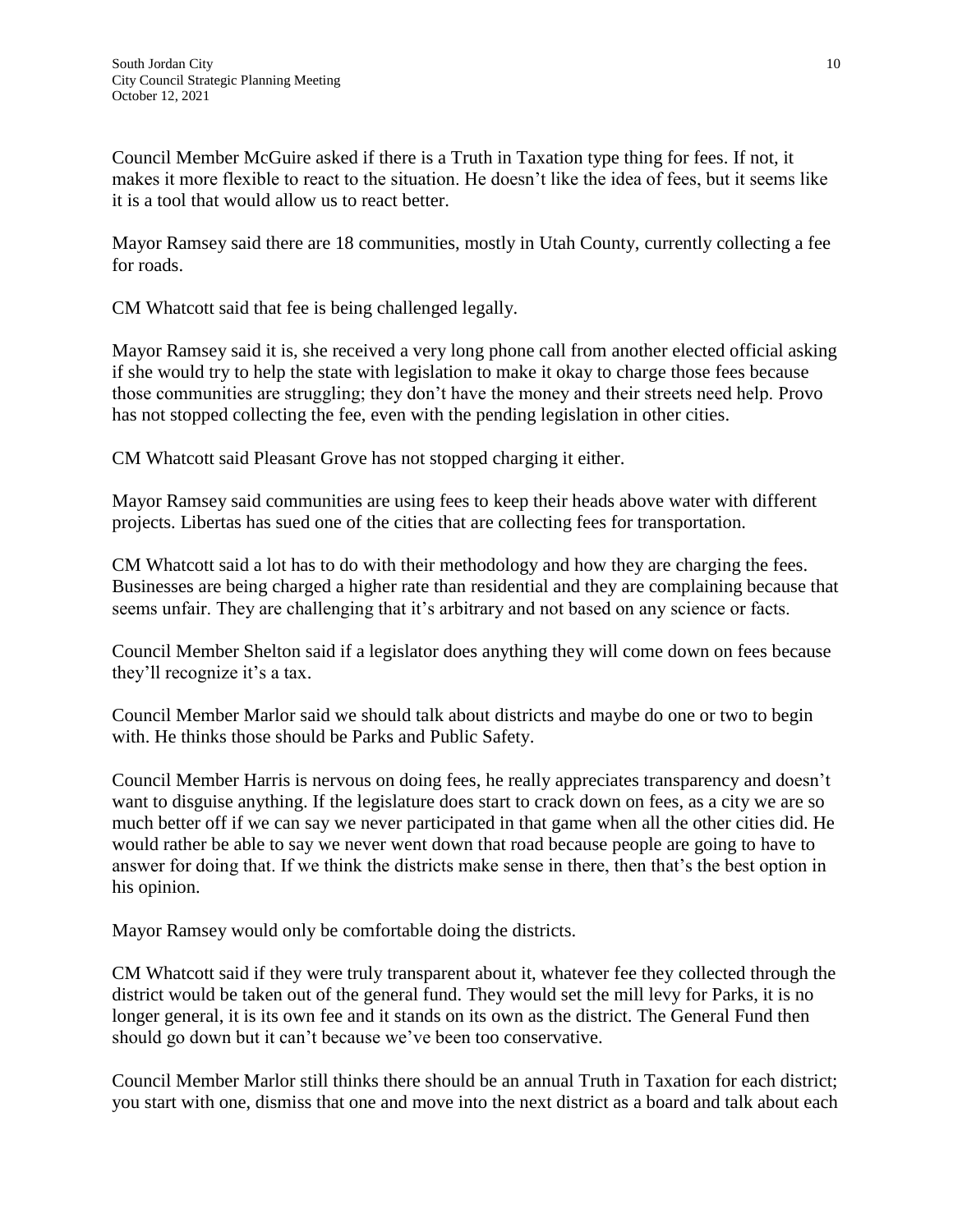one and whether or not they need to be raised. Once you set that precedence, the first year will be rough, but everyone will see how it's done. Previous councils didn't want to raise taxes for all the water issues, finally we had to raise taxes and the only way that was done was by having a council that was willing to stand up and get it done.

Council Member Harris said that on the flip side, if this happens every year there will be people who choose to run for the council on the platform of lower city taxes and it's going to take it to an extreme with a reseating of the council members and possibly reversing the whole trend that we are looking at of a steady and moderate pace. He's not worried about his seat, but looking at long term needs of the city it has to be done in a way that residents see it as moderate.

Council Member Marlor is interested in his point, but if we don't raise taxes we lose all the good employees and then we have lower municipal service level; pretty soon the residents get upset and throw us out.

Council Member Harris said every year we go through the process to evaluate the financial needs of the city. To go in there and say what we are going to do year after year when there is an election cycle every two years doesn't make sense when it can change at any point. He thinks we should explain what we are doing this year since so many things can change when elected officials change. Forty years ago we would have never thought the situation would look like it does today, things shift and need to be re-evaluated every year. If down the road things continue to go the way they are going we may have to do another Truth in Taxation the following year. He doesn't want to decide now that they are going to have one every year.

Council Member Marlor said other cities are already doing this, and he believes we will see that is going to be a trend in the future because it's easier to show the public where we are every year with our finances. How many people are coming to our budget meetings right now, when we approved the final budget there was no one who came to comment.

Council Member Harris said he just can't forecast what the new tax rates are going to look like, he just wants to take it year by year and realize that if the trend continues we'll have to do it the next year.

Council Member Marlor said the last time taxes were raised, had it not been for one individual, they would have had next to no one. That same individual might do the same thing if they raise them again, even if it's just another small amount. In 2007 there was next to no one at the hearing.

CM Whatcott said we can't do what we have been doing, not ever raising taxes for years and years, as it catches up to you. Our taxation laws are set up with the intention of us raising taxes, and you can't run a static rate. We ran on growth because of new businesses and our sale tax base grew, we took advantage of that. For many years we didn't have to rely on property tax because of sales tax growth, new money coming in that was reliable. We have leveled off on that now, retail has changed, so we aren't going to see the big box stores anymore, it is a different retail market today. Relying on sales tax isn't sustainable for the future as a good tax plan.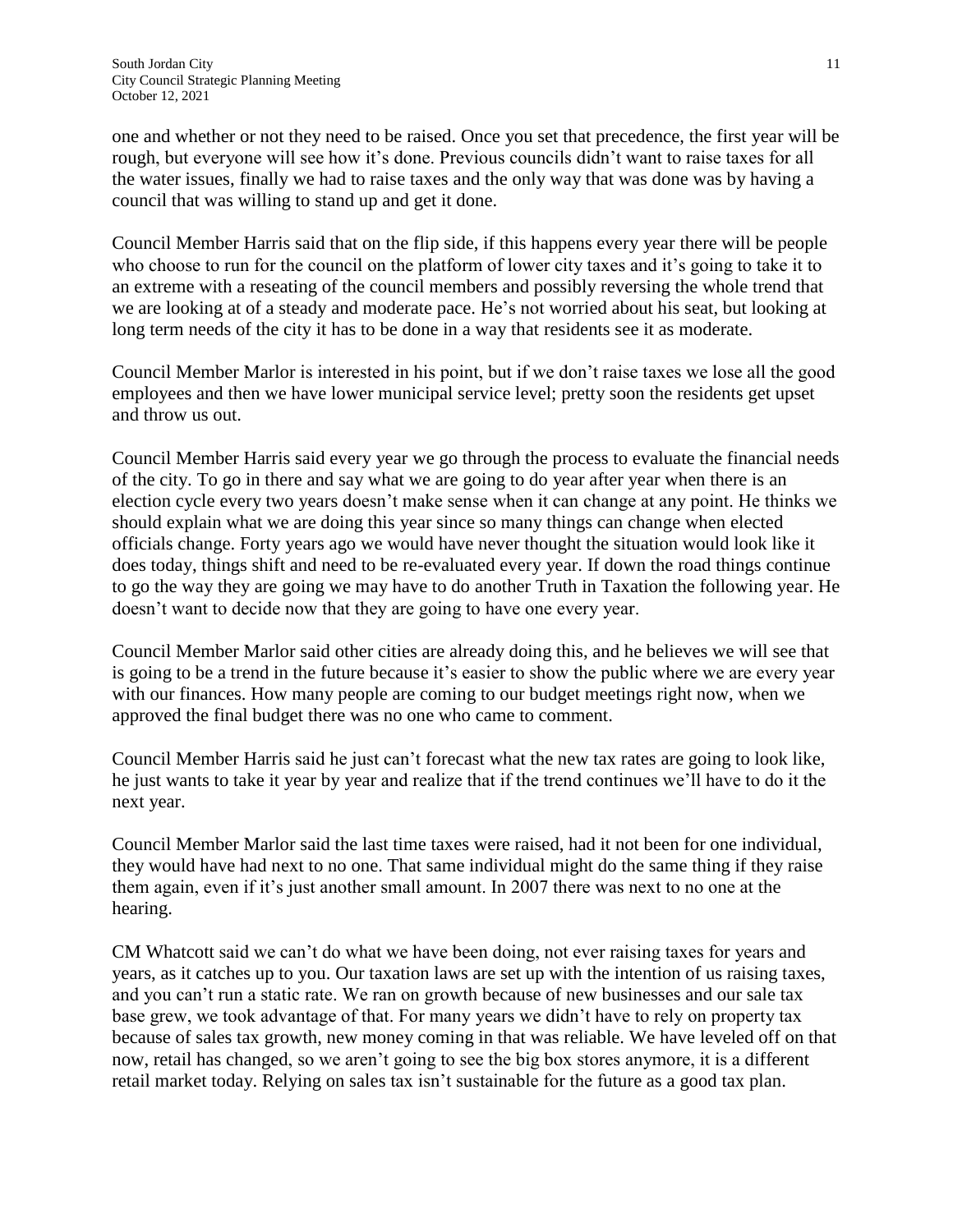Mayor Ramsey said the legislature plans to take that away from us this year anyways.

CM Whatcott said when the economy has a disruption in it, one of the first things that drops is sales tax. Our sale tax revenues are strong but the property tax revenue is not, which make things unbalanced. We need to better balance the way we are collecting, whether that's fees or checking tax policy every year and understanding where you are with each type of tax. Riverton is opening a Costco next year and that's going to hit us. Our number one grocery store was the District, since the Harmon's in Riverton opened that has dropped significantly.

Mayor Ramsey said the Harmon's in Riverton is now the number one franchise in the country.

Council Member Zander said she believes the Smith's in Daybreak is the highest producing Smith's in the state.

Council Member McGuire said that they need to decide if the council wants to set a Public Safety district.

Council Member Zander asked what that would entail.

CM Whatcott said the city boundary would be the district. In that district they would look at the police costs and set a mill levy to generate revenue based on what you need to run that department.

Council Member Shelton asked if that would include everything, not just salaries.

Council Member Zander asked what districts we currently have.

CM Whatcott said we don't currently have any districts in our city. Everything is collected by one property tax currently.

ACM Lewis said they can go back now and figure that out, show them what it would look like and prepare it for an upcoming budget work session.

Council Member Harris said if we do Truth in Taxation we set up two different districts, one for Public Safety and one for something else; the thought is that taxpayers like to know specifics of where their dollars go when they are paying more money, like the School District proved. The finances are the same, but people like to know where their money is going rather than just more money going to a General Fund.

ACM Lewis said it's more transparent when it's broken down.

Council Member Zander said this sounds like fees.

Council Member Harris said the difference is that you have to have a Truth in Taxation hearing, it's just a different line item on your property tax bill.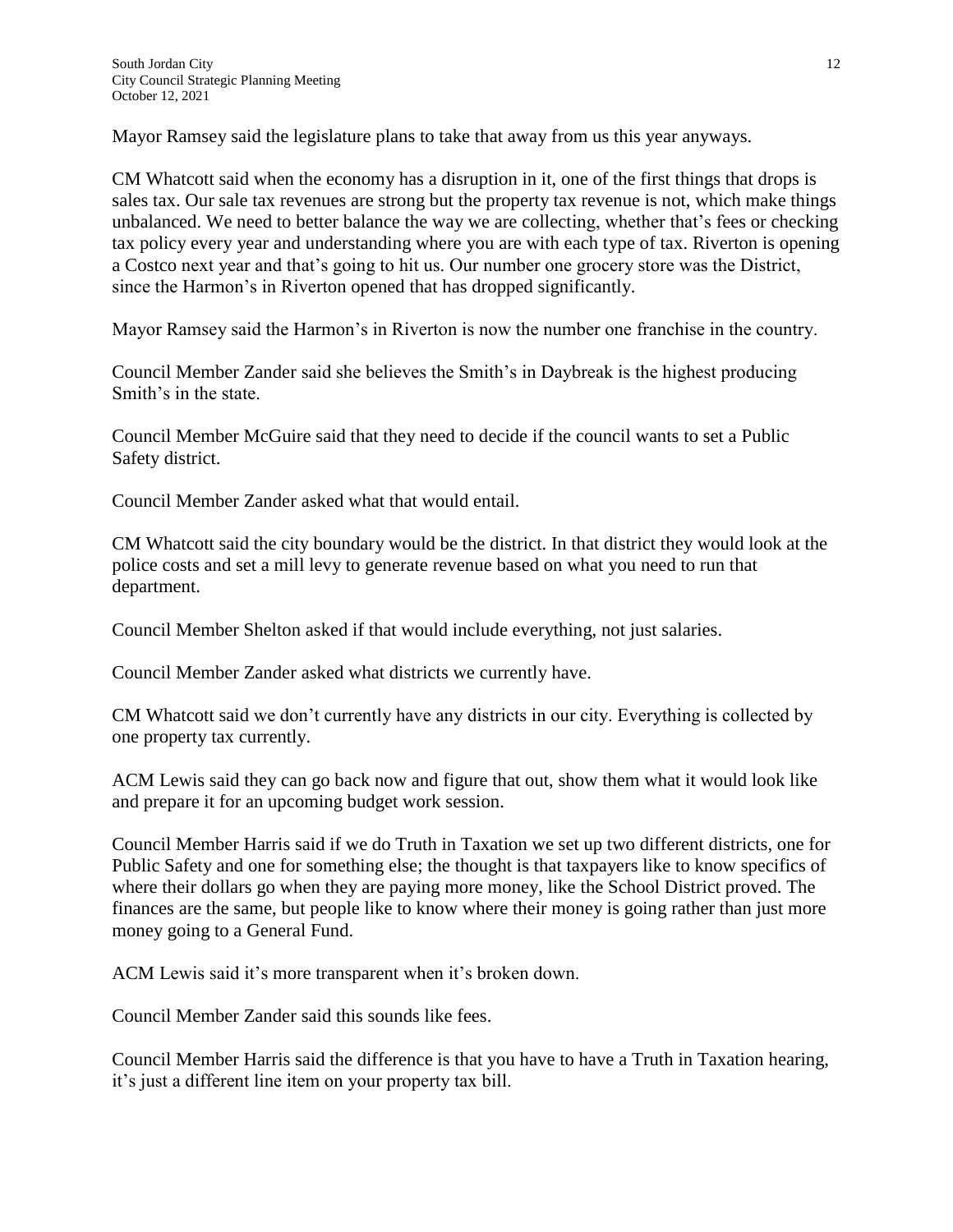Council Member Zander asked to clarify that if it's a district we do Truth in Taxation, but if it's a fee we don't; either way we're showing specifically where it's going. She'd like to know what the strengths and weaknesses are of a fee over a district.

Council Member Marlor said that if you had two districts and then the general fund, this is an opportunity to segment and explain to the public that we had to bump up our public safety people; that raise cost us \$1.5 million and we feel like we need to be transparent and show everyone what it's costing us in the city for Public Safety. We would do the same thing for Parks and say we just inherited a large amount of acres in Daybreak and we need to be able to fund those parks. This allows us to show what we need and raise the mill levies on all three segments. That would give us an opportunity to fully disclose what this all costs to run.

Council Member Zander asked if we do these districts and one collects \$500,000 (just for ease of numbers) and the other one collects another \$500,000, that's \$1 million additional funds. Our General Fund still collects the same amount so we really have increased our budget by \$1 million. We haven't lowered the General Fund because we're still collecting the same amount.

CM Whatcott said the taxpayers are still paying the \$1 million, it's just going to different "buckets."

ACM Lewis said now they can know exactly what portion of their taxes goes to each section of the city, whether it's Public Works or Public Safety.

Council Member Zander said she doesn't see the difference, other than having to do Truth in Taxation, between creating a district and just adding a specific fee.

Council Member Marlor said the big difference is that when we talk about our property tax it will compare better with some of the sister cities who are allocating differently than we are. He predicts it will look like our property tax has gone down, even though we segmented and raised more money in another way. Whether it's through a district or fees he feels it is more transparent.

CM Whatcott likes the taxing districts because they hold elected officials accountable for where the money goes. A fee can be adjusted at any point, in any way; a tax has to go through a special process that requires notice and all that, which makes it more transparent.

Council Member Zander said either way we are accomplishing the same things, it's just a matter of which tool we want to use to do it. The district is more cumbersome, requires more public input, more exposure, but the end result is still the budget increase.

Council Member Harris likes the district idea and says if you're going to do it you should own it and defend it. That's their responsibility as council members, versus trying to find a way around it to keep it quiet.

Council Member Marlor said when you call it a fee you can do whatever you want with it, he doesn't like that and many other attendees agreed.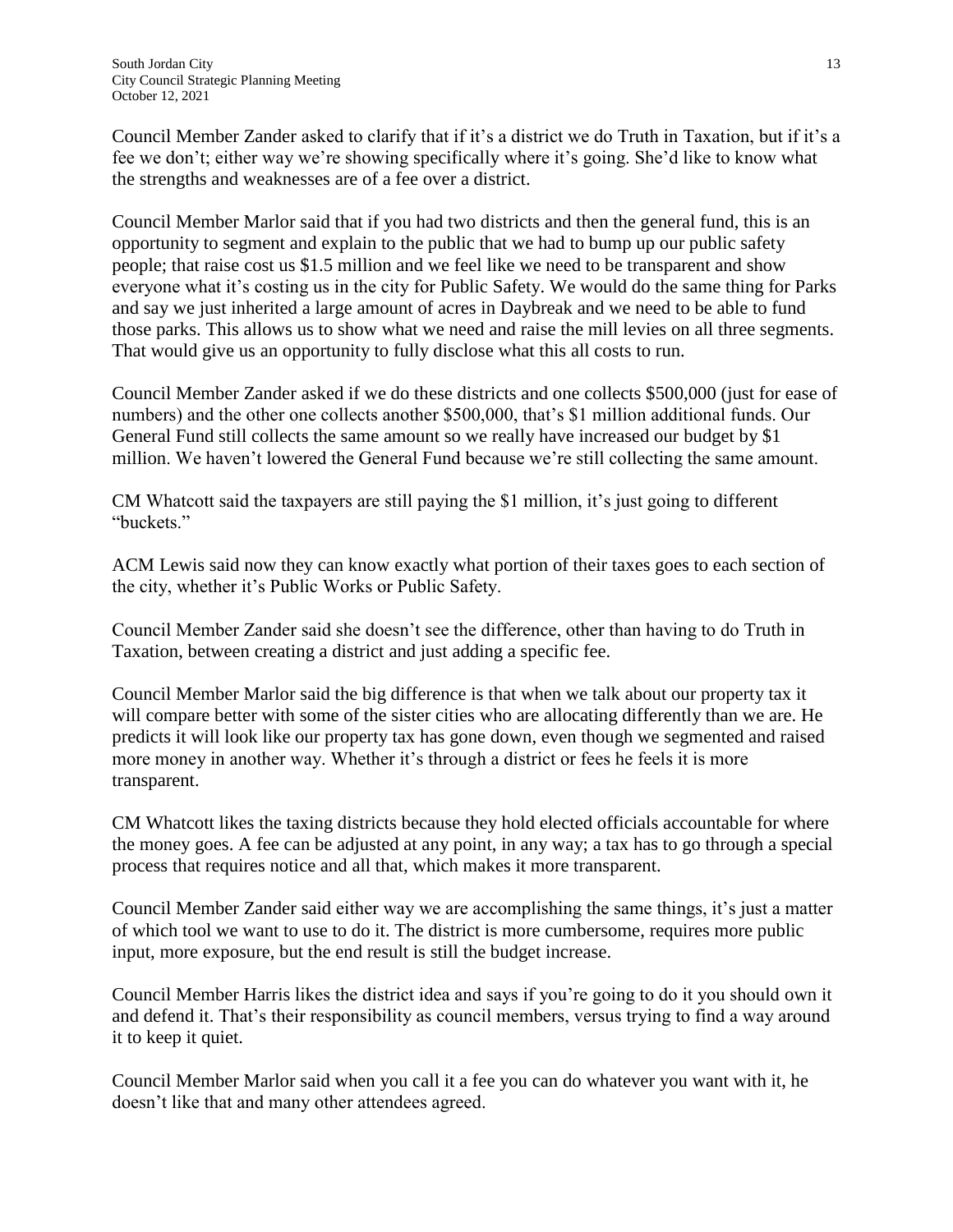Mayor Ramsey said when she's asked what the hardest part about being mayor is, her answer has always been not just the responsibility to levy a tax, but the obligation to do so. Raising taxes is the hardest thing there is. She doesn't want to do it, she doesn't like what it currently costs in taxes; however, she agrees that people need to know. People love living here and she doesn't want people to think that a change in their quality of life is because of our growth. We aren't losing employees because we're growing, we're losing employees because we aren't charging enough money in taxes to pay to keep everything taken care of. To do it, she likes the idea of pulling it out itemized, the idea of people being able to see what it will cost for Public Safety and that the money can actually cover Public Safety; that has never been an option. It's going to be brutal, she's not excited about doing it but we need to own it and people need to know. If we stand up to defend the reality of it and if people want to fight it, ask them what they want us to get rid of; how many officers would they like us to get rid of, how long they want to wait if they have to call 911. She is a fan of the districts with transparency, because she likes to be able to see how much we are paying for each individual item, especially Public Safety.

CM Whatcott said this way when our officers need a raise, we aren't going through the General Fund, we're going to the Police District and it's its own entity.

ACM Lewis said right now we sacrifice somewhere else for those raises.

Council Member Zander asked to clarify, if we did a Police District and three years from now we say we need more, would we go back into a Truth in Taxation and raise it incrementally. How is a district established, is it based on your home's value.

CM Whatcott said yes, but you're just raising it for the police. The mill levy is based on the value of your home and property taxes, you will pay a certain amount of mills worth a certain amount of dollars.

ACM Lewis said for instance, if we need \$1 million to run our Public Safety, they will look at what they need to charge everyone, based on all the property values, to generate that much money.

Council Member Zander asked if that then is more equitable than a fee. A fee is the same for everyone in the city, however with a district someone with a \$1 million home will pay more than someone whose home is valued at \$200,000.

Council Member Marlor said that with a fee, it doesn't mean that money is actually going to the department that it is specified for.

ACM Lewis said a fee just goes into the big pot of money and can be used for whatever they see fit from the General Fund.

Council Member Harris said he sees a conflict down the road with fees, he doesn't want to get tangled up with all that. He wants to be able to have our residents know and say that South Jordan didn't get tangled up in that mess that so many other cities have.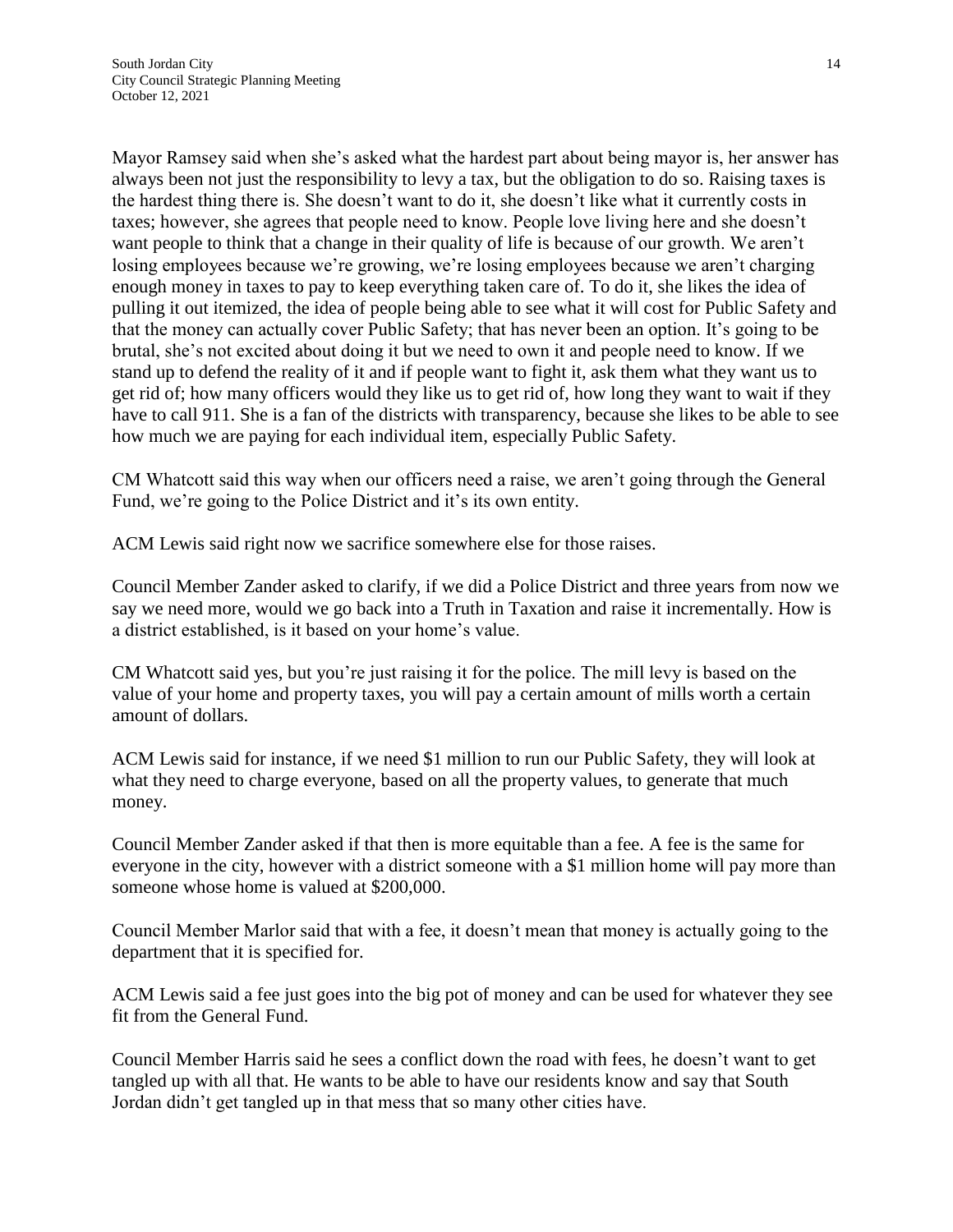CM Whatcott said we do have to be careful. In Herriman, for instance, if you read their literature it says their taxes are "X, Y and Z." If you just isolate the city and show their tax rate, it looks lower. However, when you add their other taxing entities on there they are number two in the valley; they are the highest behind Salt Lake City in actual property tax costs. He likes our attitude we've always had, being transparent and up front with everything, showing everyone what their taxes are and what they're buying.

Council Member Harris wants to be able to tell the story. If he is going to vote yes for it, he wants to be able to sit in front of the residents and say he didn't want to raise taxes, but this is the reality and this is what it costs right now. He wants to be able to explain his story.

Council Member Marlor wants to say he doesn't want to raise taxes, but he wants to keep these employees; these employees do a better job than if we lose them and have to keep hiring.

Mayor Ramsey said it costs more in taxes to keep rehiring people who aren't as good.

ACM Lewis moved on to the next topic of discussion that has been briefly discussed recently, how green do we want to be? How much do we want to embrace an electric fleet? How aggressive do we want to be in regards to water conservation? Water conservation will be a big deal next year in how we develop the code that goes with that. How will we fund projects; when we build our next rounds of facilities does the council want them planning for the LEEDS Certification or not? We talked about all this a few weeks ago, but we need to know what the council's philosophy is going to be when it comes to being green.

CM Whatcott said we know being green costs money. There is a social responsibility for it, but how much can we handle at one time. We need to look at hybrid fleet cars and all that, but the critical piece that we are looking for is hiring people. Do we want to go green and hire new people; that's a huge jump. He understands the social aspects of being green, and there are ways we can do it; however, jumping into fleet or buildings to go green is a big number.

Council Member Harris said when he thinks of green he wonders what the difference is between an F-150 and Ford Explorer Hybrid. When the car is stopped and running its engine it's running on the battery instead of the engine, but what is the cost difference between those two vehicles. He doesn't think it makes sense to go full electric, but are there certain scenarios where you're close to breaking even and we can start getting a little green in there. If the costs aren't close to breaking even, if in fact the data shows it's a lot cheaper to have the Ford F-150 than the Explorer, then he thinks we say we don't have the extra money to do this because we're already raising taxes as it is.

CM Whatcott said if they're okay with the data, then he's okay with that. We have looked at this a number of times and the data doesn't show it yet, but it eventually will. Right now is not the time to jump in with both feet. There are ways to inch our way into it, like our fleet pool cars. It doesn't matter if you get into a Nissan Leaf or a Toyota Corolla to go to a meeting in Salt Lake. The issue is that our police cars take so much abuse.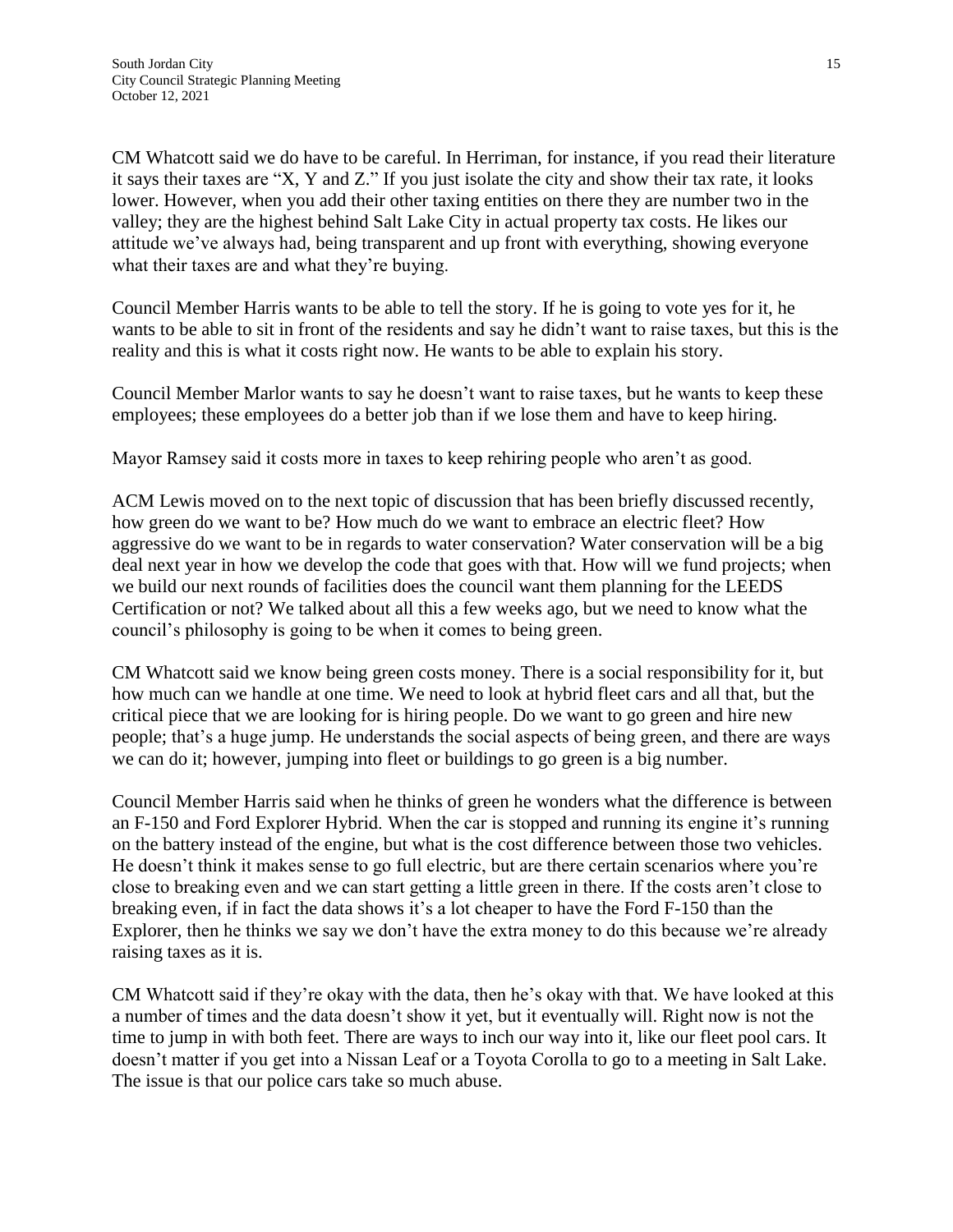ACM Lewis said we aren't set up for an all-electric police car. When we sends an officer home at night, he doesn't have the infrastructure to charge at home. We have to invest in the infrastructure on the other end to charge that car so he's ready for duty the next day. What happens if that officer moves six months later to a new apartment? We have to be vigilant about what is happening in that world, adopt what makes sense when we can, but be smart about it.

Council Member Harris said we shouldn't do anything extreme. If we see an opportunity, if we can do it and it works out with economics that make sense, he thinks we should do it.

CM Whatcott mentioned what we did on the last building we built. The roof was structured to handle solar with the conduit included, so if solar is added at a later date it's ready to go; we didn't go to the full scale of a LEEDS Certified building which probably saved a ton.

Mayor Ramsey said when asked if her priority is personnel or going green, it's not even a question. As important as the environment is, personnel is the priority. She doesn't think we should even touch any additional water conservation policies until after the legislative session. One thing she is proud of, and mentioned it in the Governor's Kitchen Cabinet meeting this morning, is that some cities are working very hard on water conservation and have been for a long time. There are so many bills that have been opened, but she is not afraid of any of them because we are already doing those things. She doesn't think any of those things will hurt us as much as they will hurt other cities, but there is so much coming out of this session that she doesn't feel it's worth trying to touch water conservation policy until after the session.

Council Member Harris said if we could find one or two little things that don't cost the city much that we can do to say we are heading in the right direction, he would be for that.

Council Member Marlor agrees with Council Member Harris. If we have fleet cars we need to replace, and we know that they are cars destined for long distances, we will save a lot switching.

ACM Lewis mentioned that even our cars that are going back and forth with things like the bank and post office would be worth switching if they're up for replacement.

Council Member Marlor mentioned this would be a great option for Business Inspector vehicles as well.

Mayor Ramsey said she doesn't feel we can afford to be aggressive at this point in time.

CM Whatcott mentioned the park strip issue. He put out an Executive Order earlier this week saying we are staying our park strip ordinance for now, he will bring the council back at a later date for further discussion. He can't have KSL coming out and doing a story that someone took out their park strip, they didn't follow the complete rules and put stamped concrete down, and we're out there making them tear it out in a drought when they should have had trees in it.

Mayor Ramsey said she did get the chance on Saturday to tell the governor that the above mentioned news story has been bothering her for months, that it has been frustrating because it was inaccurate. The governor said he doesn't think he even heard the story, but he knows we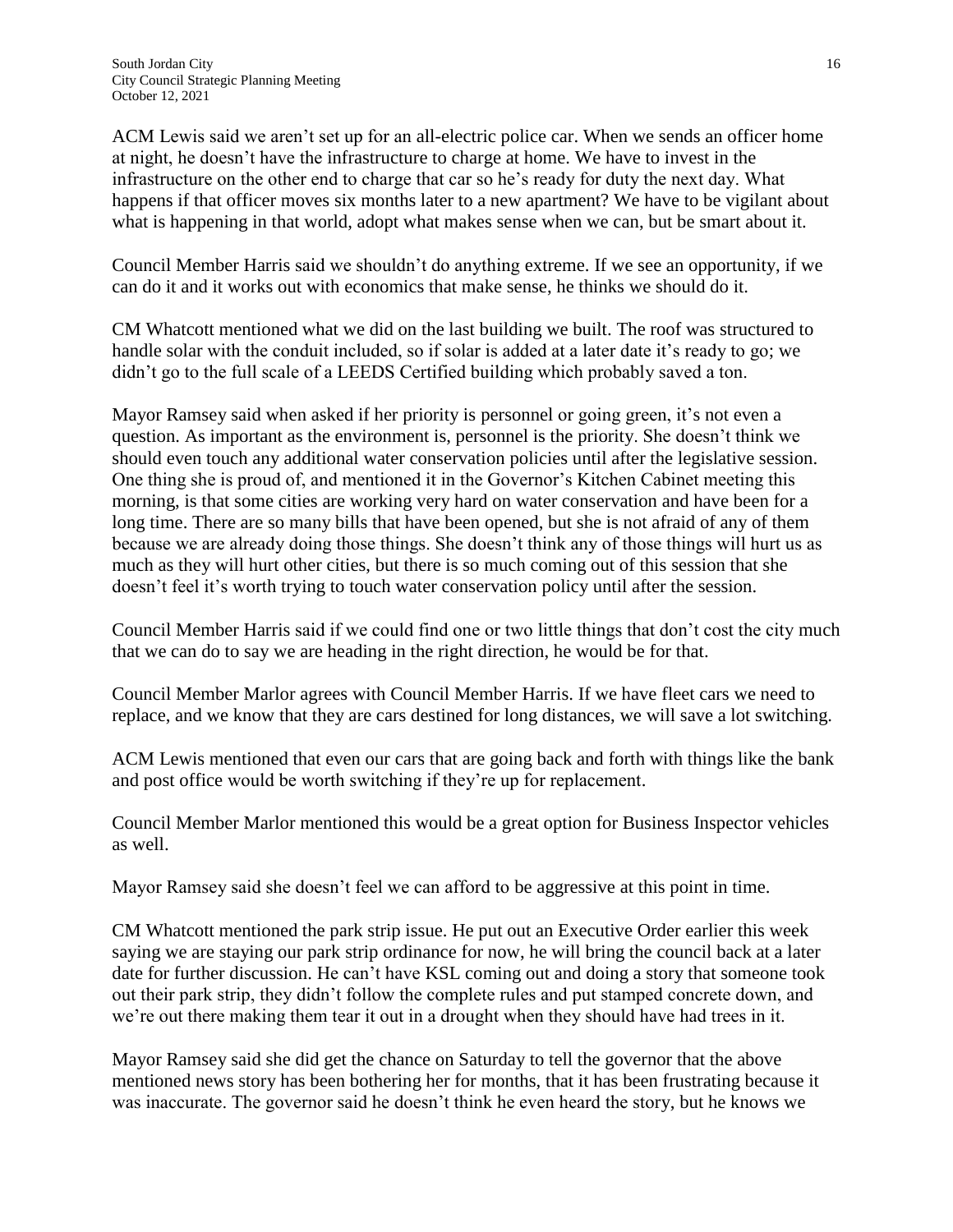aren't doing that. We were one of the first cities to adopt new rules, we used to require grass but we changed that early on.

CM Whatcott said we may have gotten it wrong when we intended for greens and trees, but it's so complicated to enforce that we're spending all this extra time trying to enforce something that we lost control of years ago.

Council Member Marlor doesn't believe trees are right for park strips. If you want good optics, he talked his entire cul-de-sac into completely taking out their park strip and using the city to put in rocks, along with a few drought resistant shrubberies. They will be in compliance, but he's saying let's get some news coverage and use examples like this to shows what happens if residents work together. In his case they have one person with a small excavator that can take out all the grass, and it won't take that long and is a lot cheaper if a few people chip in, four houses in his case. It would be a great way to get better optics on the situation.

CM Whatcott said there is a new rule coming that will be discussed more in another meeting, but he wanted to share the info and that they aren't enforcing it right now.

Council Member Shelton said he had a guy call him up and say he just flipped his strip the day before, finished it, got a code compliance letter the day of the call because he didn't put any green in it; it was all rocks. He invited Council Member Shelton to come and look at it. He went down to look at it, the resident was really proud of it. He pointed out the neighbor across the street that was all rocks, another neighbor with concrete, another with concrete and urns. How does he tell the guy he has to put his plumbing back?

Council Member Marlor said on 2200 West all he sees is stamped concrete and rocks, the entire stretch in front of his neighborhood.

ACM Lewis said this is one of the biggest controversies they have right now, and they'll have another night where they discuss it in more detail.

CM Whatcott said if they get calls, know they are staying the order until they get it figured out. If they need to send on a call, they can send it to him.

ACM Lewis said that as they are putting together the projects in the budget they will follow the Capital Improvement Project (CIP) book that they've put together so they know what's next. He asked if there were specific projects anyone felt strongly about, anything that needed extra prioritization.

Mayor Ramsey said she'd love to rebid the splash park at some point.

CM Whatcott said they are planning on that and will let everyone know what it comes back at. He is fearful that it will still be higher than desired.

ACM Lewis said they will just continue to add the next year's projects as it moves on and keep the current year projects at the front that were not completed.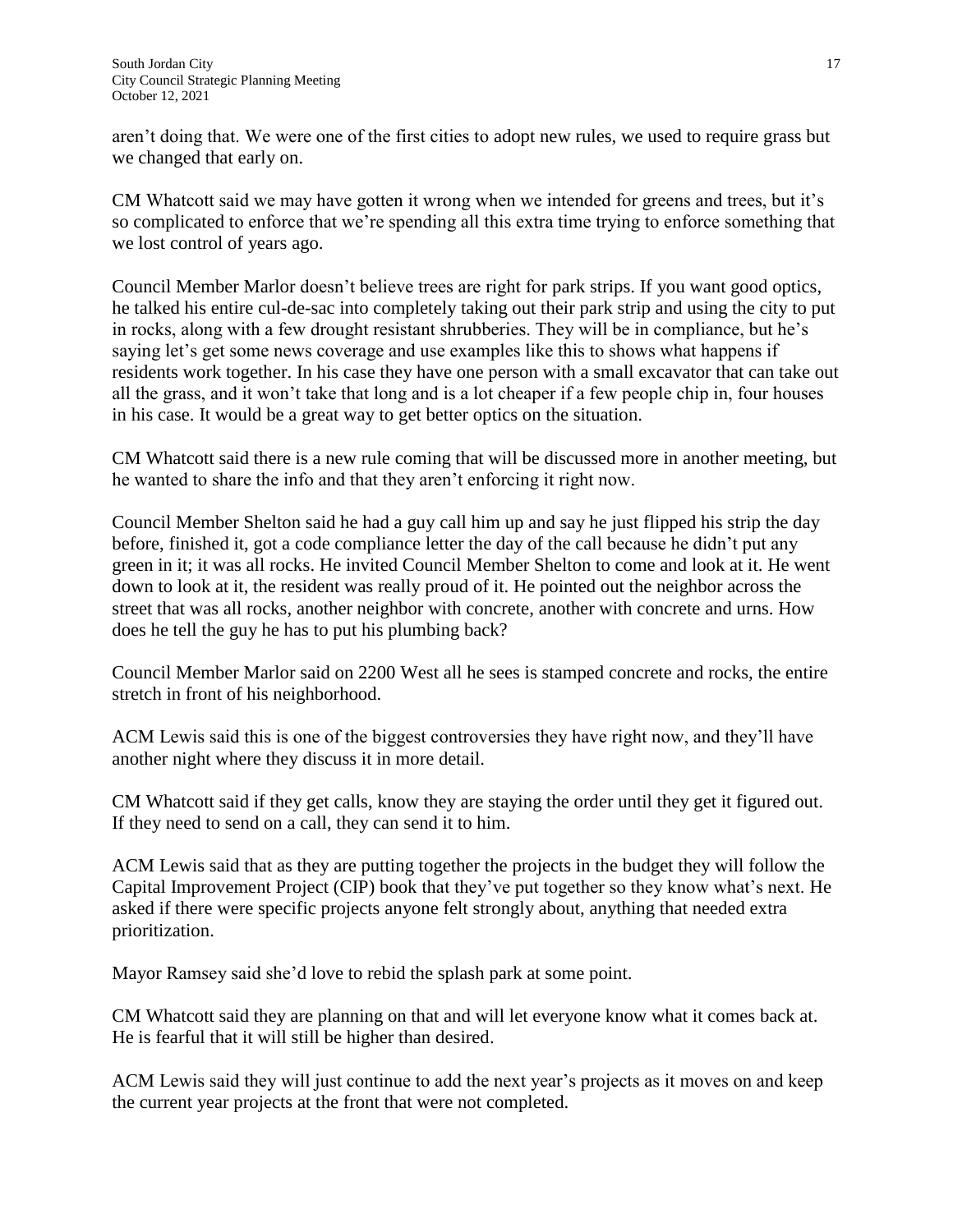Council Member Marlor said that part of the problem is, if we don't raise taxes, we might as well cut all the programs off since we won't be able to afford any of the extra projects.

CM Whatcott said they would be coming back asking what they can cut. They would have to discuss options like closing the Gale Center if they don't raise taxes.

Council Member Shelton pointed towards paving more trails that has been consistently highlighted in community surveys.

Council Member Marlor mentioned getting possible grants for trails.

Mayor Ramsey said WFRC has been working on grants for that specifically.

CM Whatcott said we have been successful in getting those grants, they are just smaller amounts at a time. He is trying to work on the senior center project and has been communicating with Chris Gamvroulas. Mr. Gamvroulas knows what we want and Mr. Whatcott asked him to get us a few renderings before this moves too far down the road to bring back to the council and see if they are willing to go with what Ivory Homes is planning. We may not be happy with what they are planning and have to figure out another plan, but we are trying to leverage what we can with what we can get. They need to think about long term strategies in regards to the Community Center, are they going to remodel it at some point? Station 61 was built in 1995, it's starting to get to a point where they need to make decisions about the building. We still have Station 65 to build in West Daybreak that needs to be put on a plan. A Public Works Facility is needed on the west side, it won't have a lot of office space as it will be more of truck and salt storage, yard space; the idea of that is not having all the time of driving back and forth through the community, especially with snow plowing as that group can stay on that side of town and not lose time going back and forth. It doesn't make sense to send a truck all the way out to U-111, only to come all the way back to Redwood Road to get salt.

Council Member Zander said it would be nice to not be paying admin and staff to sit out there either, use the combo building and put them in there.

CM Whatcott said most of the future Public Works Building would be a fenced parking lot with some sheds.

Council Member Zander said, when asked about what's important, it goes back to what Council Member Shelton mentioned and the Y2 surveys that showed priorities being trails and parks. She is proud of their hard work to get the cemetery expansion done, also that Mulligans is looking so good after their hard work on that. Our residents want to get outside, recreation is a big thing; she doesn't know what that looks like but she is happy with what we have done in the areas above. She doesn't believe that all the amenities we are spending money on are being used, and there might be some that are aging that people aren't using. She'd like to see us evaluate where our population is and isn't spending their time, and put an investment in to where they are spending their time; we don't need to put budget money into places people aren't using.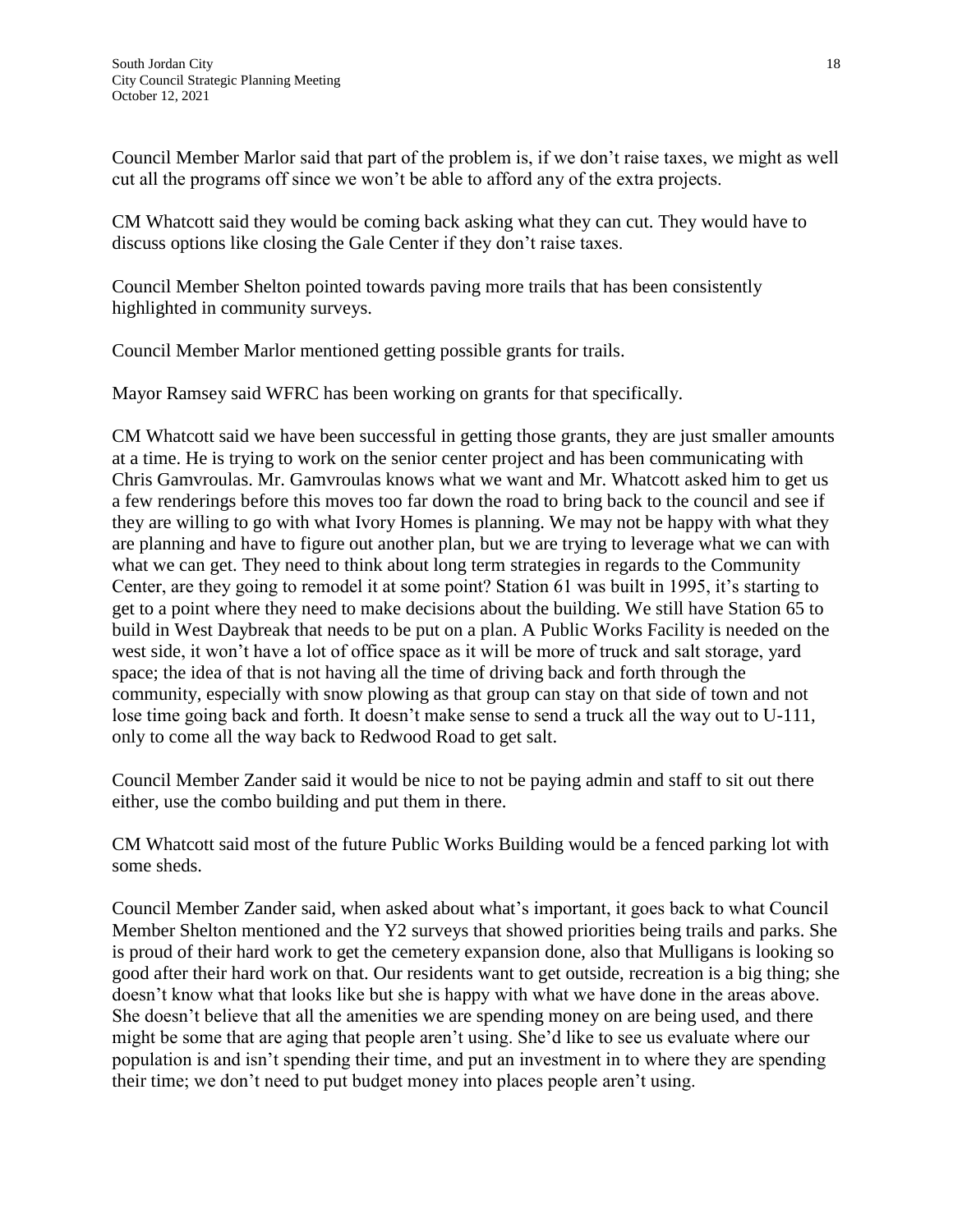ACM Lewis said we are doing a lot of that through our priority based budgeting, looking at those numbers, staff time and money involved; we are identifying the programs that aren't really cost effective and having a widespread benefit, those programs can be eliminated to make room for the ones that are being used.

Council Member Zander gave the example of our Arts Committee, it's different than it was five years ago; they are more robust, accomplishing things like the play this week which is fantastic. On the other hand, are people visiting the Gale Center; people aren't visiting the Gale Center as numbers are down.

CM Whatcott said we also have to look at the fact that we have no venues of any sort, no outdoor venue for concerts and no amphitheater.

Council Member Zander said the Community Center just isn't designed right.

CM Whatcott said it has no backstage, it's not adequate for even a small play. It needs to be remodeled and have some money put into it; what would have been a million dollar project five years ago is now a \$5 million dollar project. These discussions will be brought back up, but he wants everyone to be thinking about them because we are behind the curve on some of these amenities. We have done some good things with sports, for our youth sports especially. We have added some trails and we want to add more, but the easy ones have been done. The hard ones are all now property issues. A lot of the old subdivision plats take the center line of those back lots to the center of the canal, so the road is an easement on top of someone's property and now we want to go in and publicly own that space which requires an easement fee if we can, or to buy it outright. Most people want you to pay them for it. Welby was easy to do with no property issues, however the rest like South Jordan Canal and Welby Jacob all have issues with property acquisition. From previous experience on 1055 West we have realized that by adding curb, gutter and sidewalk we've added value to someone's home; the discussions they went through and the amount of money paid for right-of-way over there was off the chart as these are old residents with property lines to the center of the road and it's a lot of money. There has been talk of remodeling the Community Center for probably 10 years. It still has not been done and it hasn't been made a priority, now the cost has gone way up. We do have savings from the CARES Act money, about \$4 million, that is sitting there.

Mayor Ramsey asked if that money can go towards the splash pad.

CM Whatcott said it could, but we already have \$2.7 million set aside specifically for that project. The value keeps coming in higher and they haven't done the project yet.

Council Member Zander mentioned Riverton's theater, it's an older building and they pull of the best plays.

Council Member Marlor asked if they could get a list of those big projects, then they could look at them and share their top five and know what everyone else wants during discussion.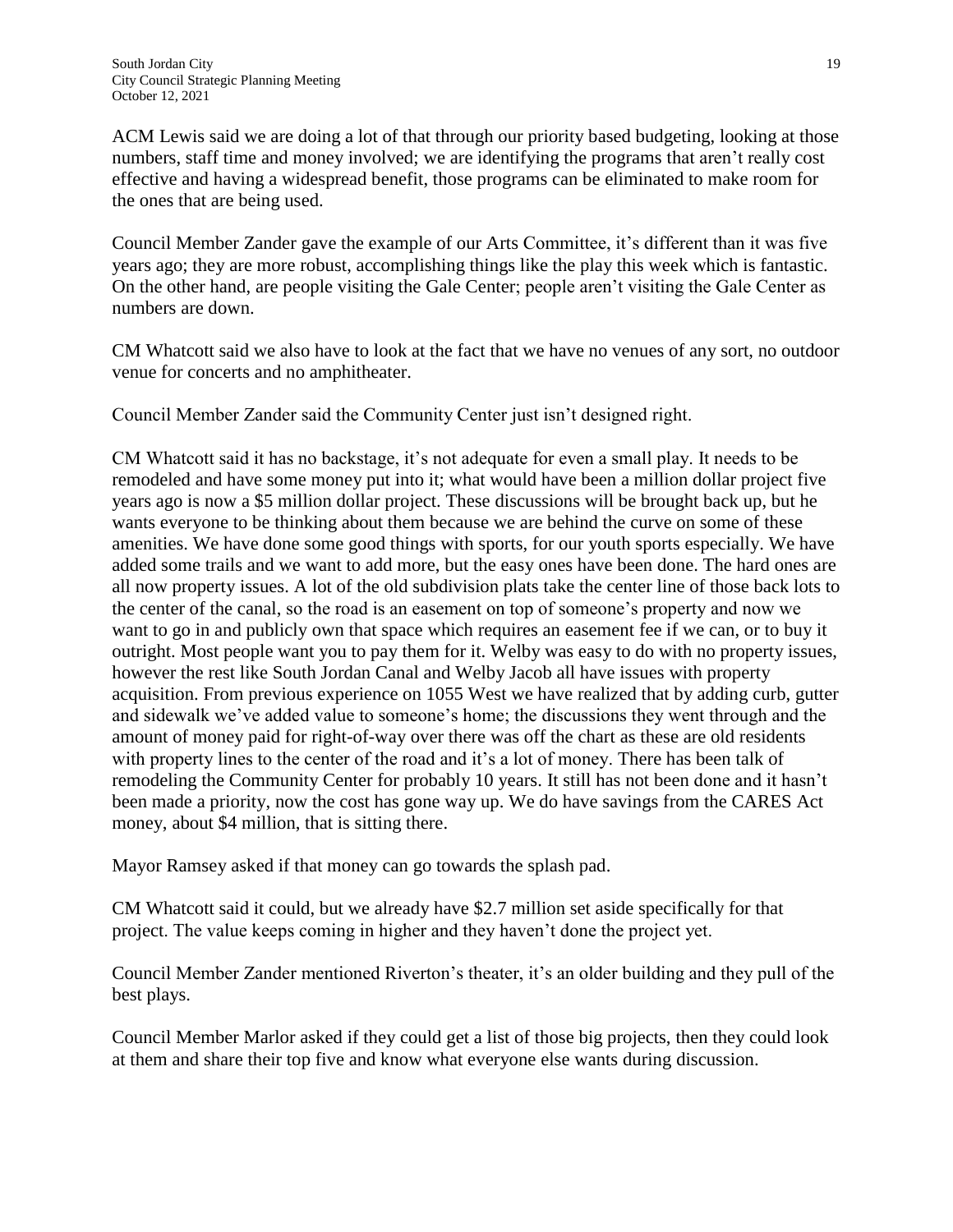ACM Lewis said the list will be provided in advance of the meeting, but they wanted to know if there was anything specific the council wanted pulled out to discuss ahead of time.

Mayor Ramsey is looking forward to the opportunities with the Miller Group in Daybreak. There are some good opportunities in store still for the city there and they are being explored and talked about soon; some potential opportunities there that could also be beneficial for some of the things we need here in the city too.

Council Member McGuire asked if there are things that we mentioned in our general plan that we should be trying to chip away at, things we said were priorities there we can be working on.

Council Member Marlor discussed lighting, the sidewalks that we got grants for, etc. We chipped away at that over the years, he'd like to see us get more grants for those kinds of opportunities.

CM Whatcott said we got federal money and grants for 2700 West, in front of the Wheadons; that project will be done in the spring. The last one we have no funding for right now is on 1000 West, it doesn't have sidewalks on either side of the street. That is one we are working on this legislative session to see if we can get some money.

Council Member Marlor thinks we have made some real headway in Parks and Recreation, look at the additional acreage we are getting. Now we just have to figure out how to build it out.

CM Whatcott said some of the plans for that will be in the meeting in November.

ACM Lewis asked if there is anything else major that the council wants the city staff to work in to the budget and budget meetings.

Council Member Shelton said he is worried about our police officers and mental health calls. He doesn't know if there is better training, a psychologist that coaches them through a crisis or could be with them. We have officers trained to fight the bad guys, but now they're trying to deal with irrational people who aren't necessarily bad people but are irrational at the moment.

CM Whatcott said he believes as part of the overall escalation training, mental health and Autism are being handled and included in on their regular training routines. He would be more concerned about our own employees' mental health. He thinks at least four agencies have hired mental health professionals to work inside their police departments, and it may be something we want to talk about during the budget session. Police Chief Jeff Carr has asked him about it a few times, last year he wanted to put one in the budget and it was held out, but he will probably bring it back. We can also do a contract where someone is on-call as needed.

Council Member Marlor said if they're going to be on call they should be trained like an officer, that way they can help in the practical officer sense, but they're also qualified and when we know it's a mental health crisis we have a specialist.

CM Whatcott said there is now something available where a team is trained internally, called a Peer Support Team, and those people are trained through a special program and often use